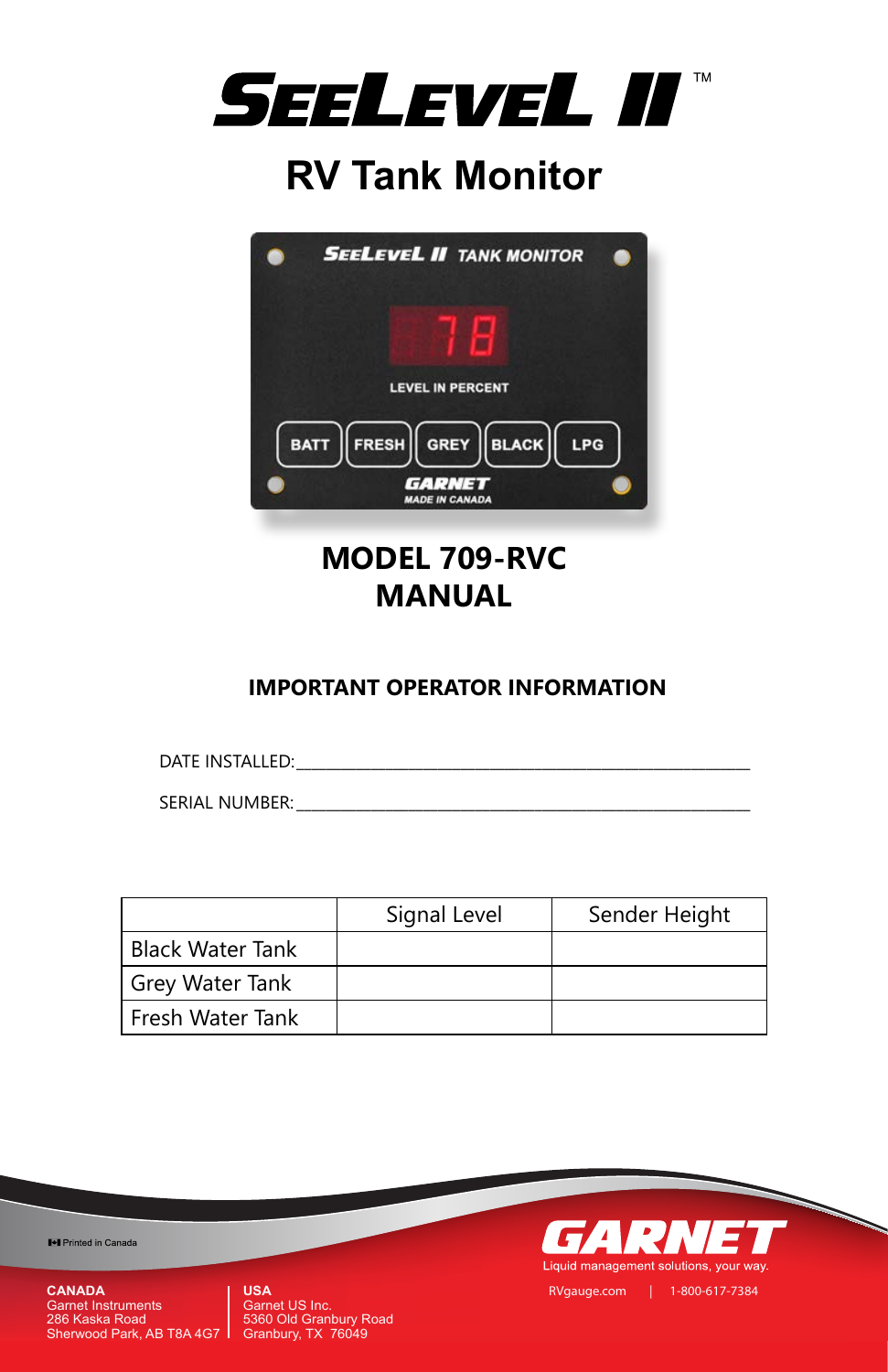

## **MODEL 709-RVC**

## **Table of Contents**

| CHAPTER 9 - SERVICE AND WARRANTY INFORMATION  35 |  |
|--------------------------------------------------|--|

## **SAFETY SYMBOLS INFORMATION**

"Notes", "Cautions", and "Warnings" have been used throughout this manual to bring special matters to the immediate attention of the reader.

**NOTE:** expands on information for any procedures.

**A CAUTION:** explains safety information that could cause damage to the product, including data loss.

**A WARNING:** explains dangers that might result in personal injury or death.

709-RVC Manual\_v4.12 - 17-Feb 2022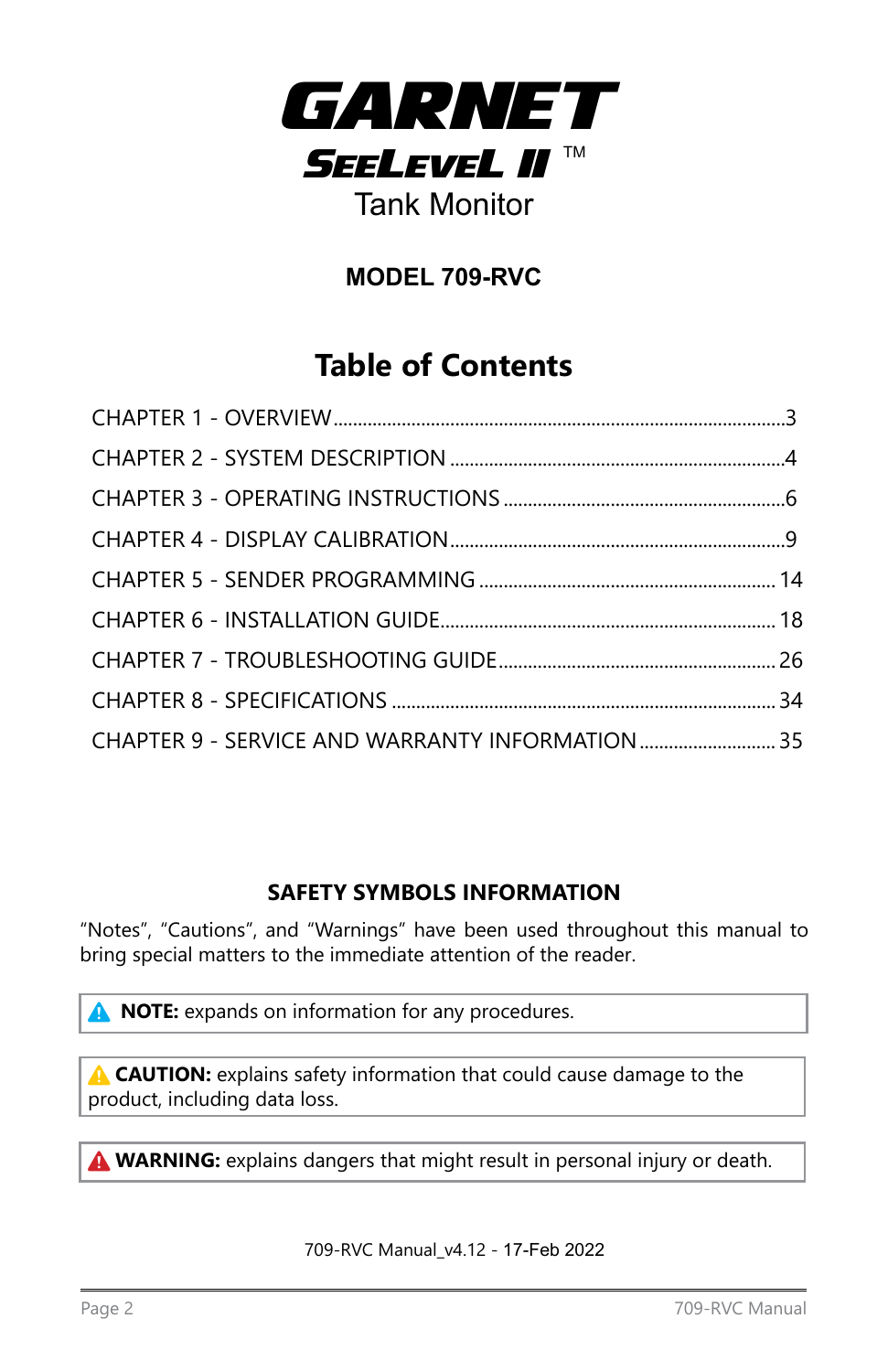## <span id="page-2-0"></span>**CHAPTER 1 - OVERVIEW**

The **SEELEVEL II** IM Tank Monitor represents a massive leap forward in level measurement technology for the Recreational Vehicle industry. The SEELEVEL™ has a combination of features, accuracy, reliability, and diagnostic capability that have never been available before.

Model 709-RVC will monitor the battery voltage, the fresh water and sewer holding tanks and the LP gas tank. The 709-RVC is also RV-C network compatible, the tank levels and alarms are available on the RV-C bus for the fresh, grey, black and one LP tank. The information is displayed on a 3-digit alpha-numeric LED display. There is one alarm output available which can be used to signal a high or low water or sewer level as required. In addition, the system can display the operating characteristics of each of the tank sending units, giving it unsurpassed diagnostic capability.

**A WARNING:** All power circuits must be fused. If a fuse is not provided with the system then it is the installer's responsibility to install a fuse with a maximum rating of 7.5 amps.

For more detailed information please refer to Chapter 7

**"TROUBLESHOOTING GUIDE"** and section **"How to avoid damaging the display or pump switch due to excessive current"**.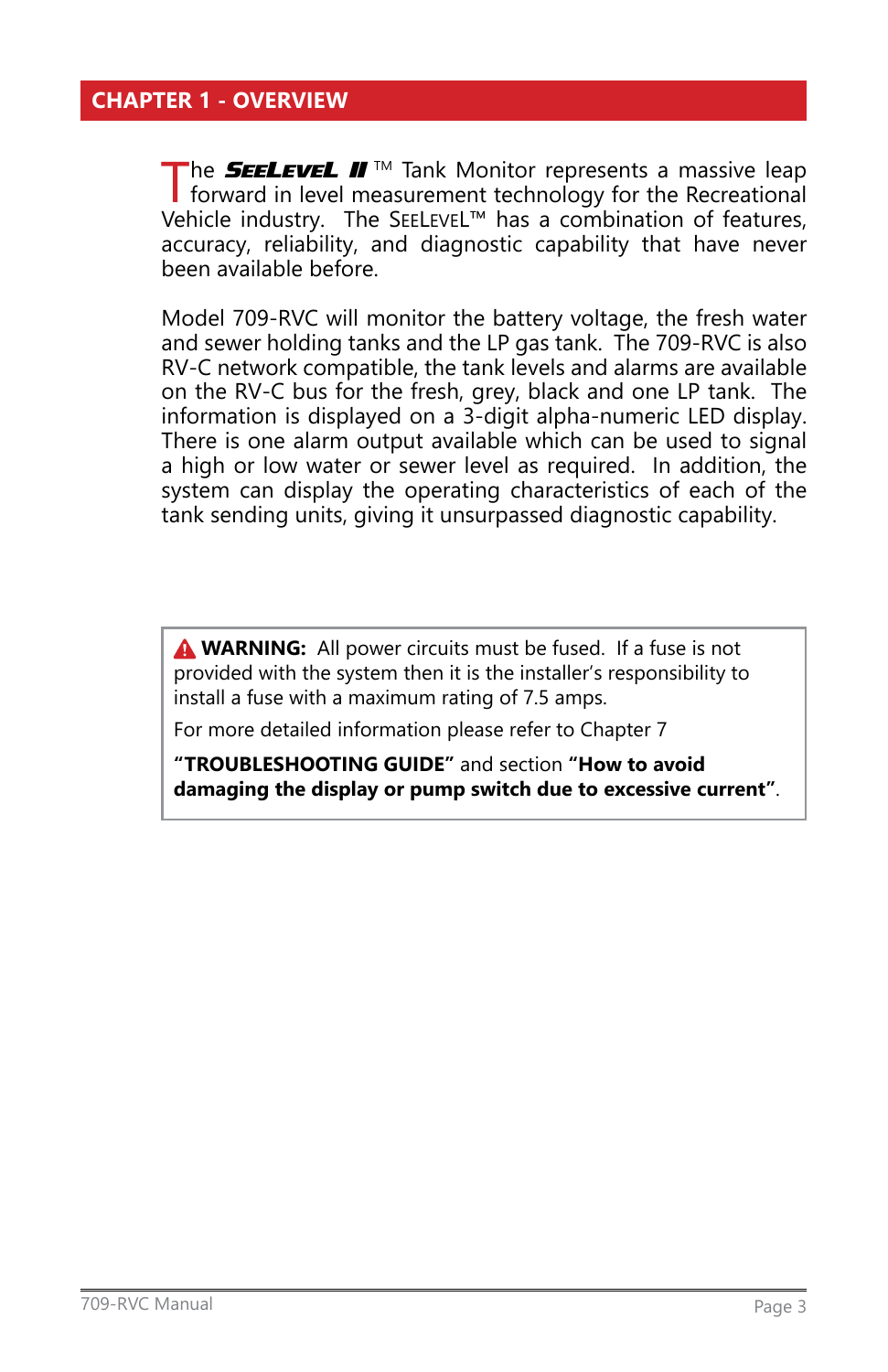<span id="page-3-0"></span>The SeeLeveL consists of a display unit that mounts inside the RV, and sender panels that stick to the side of the holding tank. A single 2 conductor wire is used to connect all the sender panels to the display.

*The Sender:* Each sender panel is a flexible self-adhesive printed circuit board which is adhered to the side of the holding tank. The sender panel can be cut to length to match the height of the tank, and it auto calibrates itself so that it can read from Empty to Full regardless of the height of the tank. The sender scans the water level through the tank wall using advanced digital techniques programmed into the sender microprocessor. When the sender transmits the water or sewer level information to the display, it sends a digital code that has built in error detection, making it highly unlikely for the display to read an incorrect level, even if the wiring is marginal. In addition to the level, the sender also transmits diagnostic information about its operation. This information can be used to determine if there is buildup of sludge on the inside of the tank, or to determine if the sender is damaged or delaminating from the side of the tank. If sludge buildup in the tank becomes extreme the gauge will cease to operate properly, so by monitoring the signal power the tank can be cleaned before the buildup gets excessive. Three different sender options (710JS, 710ES, and 710SS) and the ability to double stack the senders provide accurate level measurement for tank heights ranging from  $4\frac{1}{2}$ " to 34"

*The Display:* The display receives the information from the three sender panels via a single 2 conductor wire, and displays the level information in percent of full on a 3-digit LED display. When the button for a particular tank is pressed, the display shows the level for that tank. If the button is pressed and released, the display will show the level for about 5 seconds and then shut down automatically. If another button is pressed before the display shuts down, then the new level will immediately be shown. If the same water or waste button is pressed twice, the display will hold on that tank and continue to show updated levels for 5 minutes before shutting off. This allows the user to monitor the filling or draining of a tank. By pressing two buttons at once, the diagnostic functions can be accessed; these are described in detail in the troubleshooting chapter.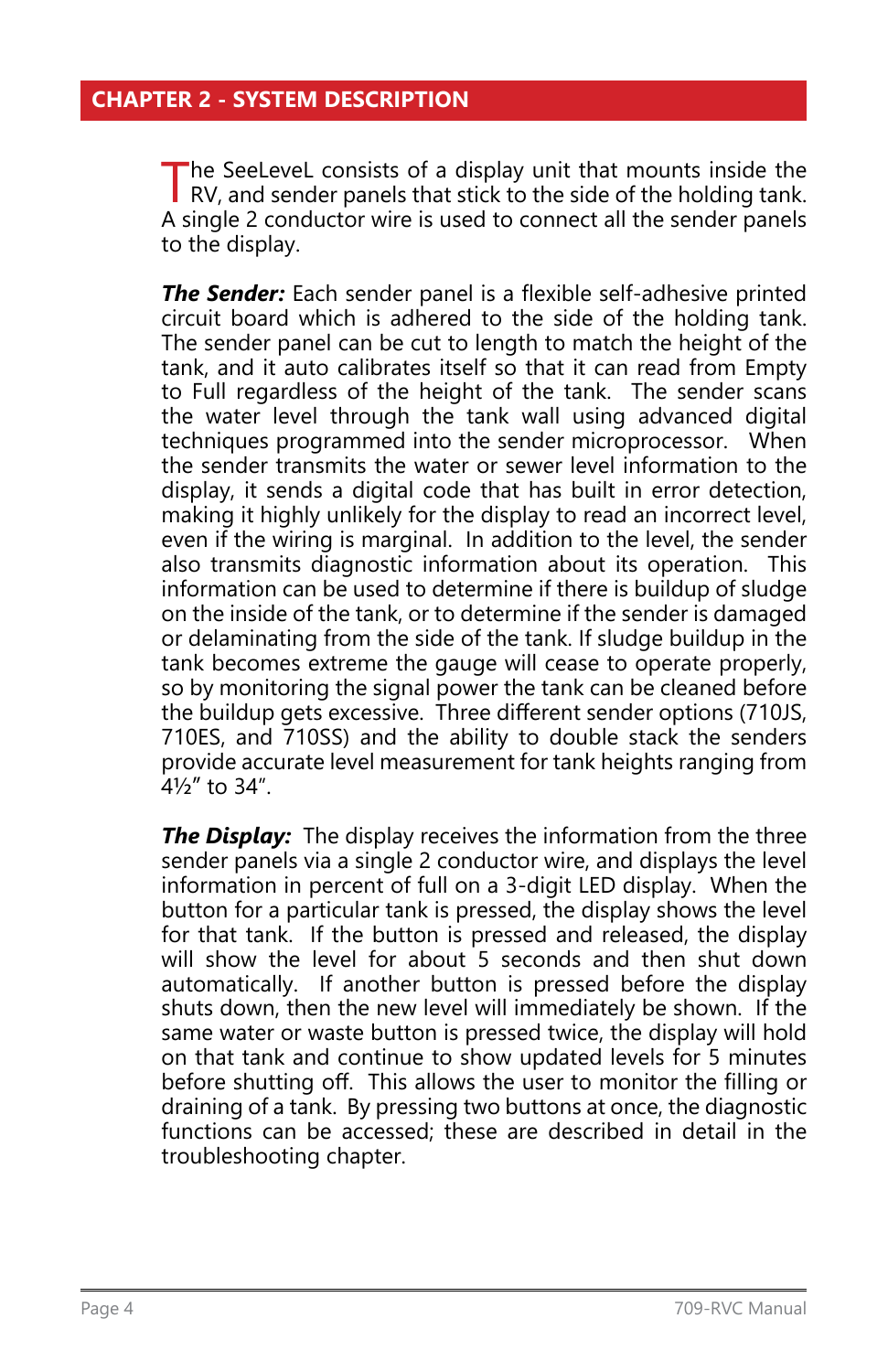If a sender is operating properly and connected to the display with good wiring, then the display will show the level normally. If the wiring is disconnected, shorted, or cut, or if the sender panel is defective, then the display will indicate an error code. The various error codes are shown in the troubleshooting chapter.

With these diagnostic features and the digital nature of the tank level sensing technology, it is almost impossible for the system to indicate an incorrect water level, and in the very unlikely event it does occur, servicing is greatly aided with the diagnostic information.

The system also shows the RV battery voltage by measuring the voltage which powers the display. The voltage is shown with a resolution of 0.1 volt.

The display can use an existing LPG electrical sender to show the LPG level. It can be automatically calibrated to any sender, and shows level on the LED display in percent of full, from 0% to 100%.

In order to keep the tank level and alarm information on the RV-C bus current, the display regularly scans the senders every 10-15 seconds. When a tank button is pressed, the information displayed is recalled from the most recent scan. A tank on hold is scanned more frequently. Systems with two displays are configured so that the primary display initiates the scanning and the secondary display passively listens to the sender information, this way both displays stay updated without interfering with each other.

The single common alarm output can be programmed to indicate a high or low sewage level, a high or low water level, or a high or low LP level. More than one alarm can be assigned to the alarm output. This output can be connected to an indicator light and used to show a high sewer level and/or a low water level, alerting the user that attention is required. Another example is the alarm could be used on the black tank to prevent toilet use when the tank is full.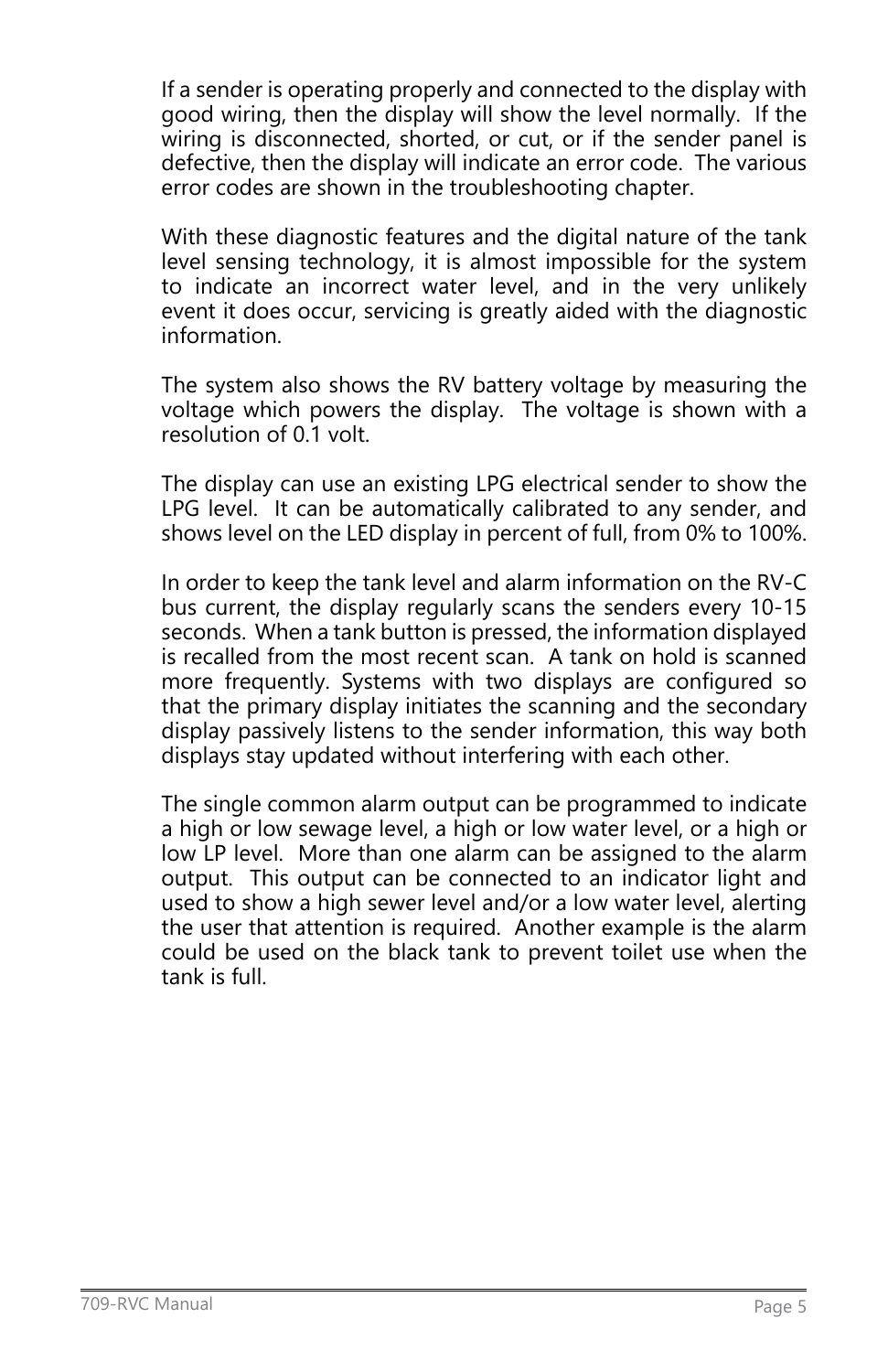<span id="page-5-0"></span>The display is the only system component that is accessed by the user. All user input to the display is done using the five by the user in put to the display of the strategy of the display. buttons along the bottom of the display. Operation of the display is as follows:

#### *To read a water or sewer tank level:*

- 1. Press the button corresponding to the tank to be checked and release it, the display will show the level in percent on the LED display. If no other button is pressed, then the display will shut off after about 5 seconds.
- 2. If another button (including **BATT** or **LPG**) is pressed before the 5 second time is up for the first button, the display will immediately switch to showing the new level or voltage. The 5 second timeout is restarted every time a button is pressed.
- 3. To continuously display a reading, press and release the desired button, and then press the same button a second time. When the button is released, the display will be in hold mode, which is indicated by the decimal point on the right hand side turning on. While the display is in the hold mode it will recheck the held level every  $2 - 3$  seconds so the user can watch the level change while the tank is being filled or drained. The other tanks will continue to be scanned every 10 - 15 seconds. The display will automatically shut off after 5 minutes in hold mode. To end the hold mode before the 5 minutes is up, press any tank button, and the display will shut off.

## *To read the LPG tank level:*

- 1. Press the **LPG** button and release it, the display will show the LPG level in percent on the LED display. If no other button is pressed, then the display will shut off after about 5 seconds.
- 2. If another button is pressed before the 5 second time is up for the **LPG** button, the display will immediately switch to showing the new level or voltage. The 5 second timeout is restarted every time a button is pressed.
- 3. There is no hold mode for the LPG. The LPG tank level cannot change fast enough to justify the use of the hold function, except during filling of the tank. The gauge should not be used as a full tank shutoff indicator since the LPG sender in the tank is not reliable or accurate enough to be used as a safe indicator of a full tank.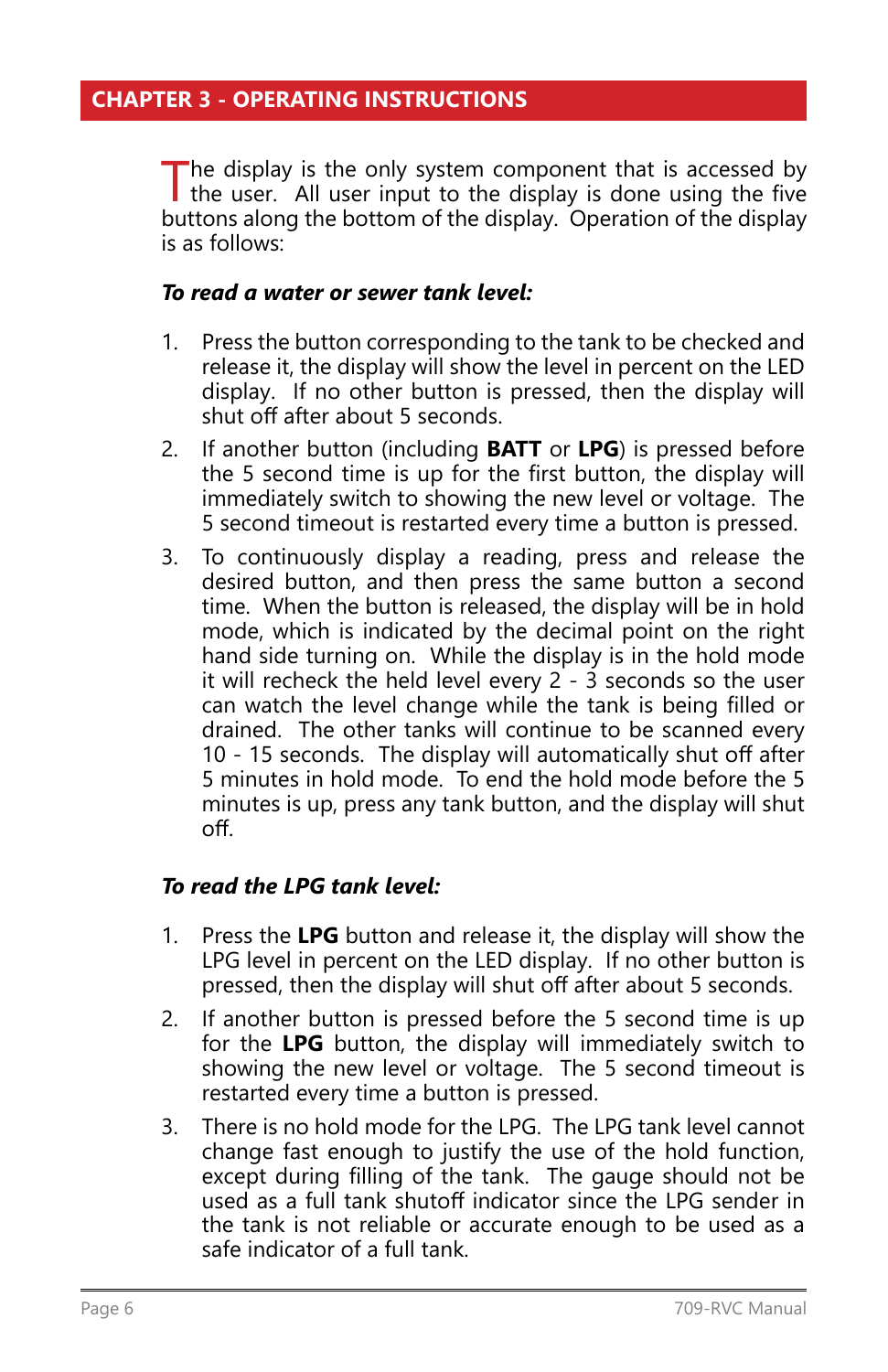**Note:** If using two displays (i.e. a primary and a secondary display), then only the primary display should have a connection to the LPG tank. If both displays are connected to an LPG tank, then an incorrect reading will result. The primary display relays LPG levels to the secondary display through the sender wiring.

## *To read the battery voltage:*

- 1. Press the **BATT** button and release it, the display will show the battery voltage on the LED display.
- 2. If no other button is pressed, then the display will shut down after about 5 seconds. If the **BATT** button is held down, the display will continuously recheck the voltage and show the updated value. The reading may flicker back and forth between two values, for example, 12.6 and 12.7 volts. This is normal behavior for a digital voltage display.
- 3. If another button is pressed before the 5 second time is up for the **BATT** button, the display will immediately switch to showing the value for the new button. The 5 second timeout is restarted every time a button is pressed.
- 4. There is no hold mode for the battery voltage.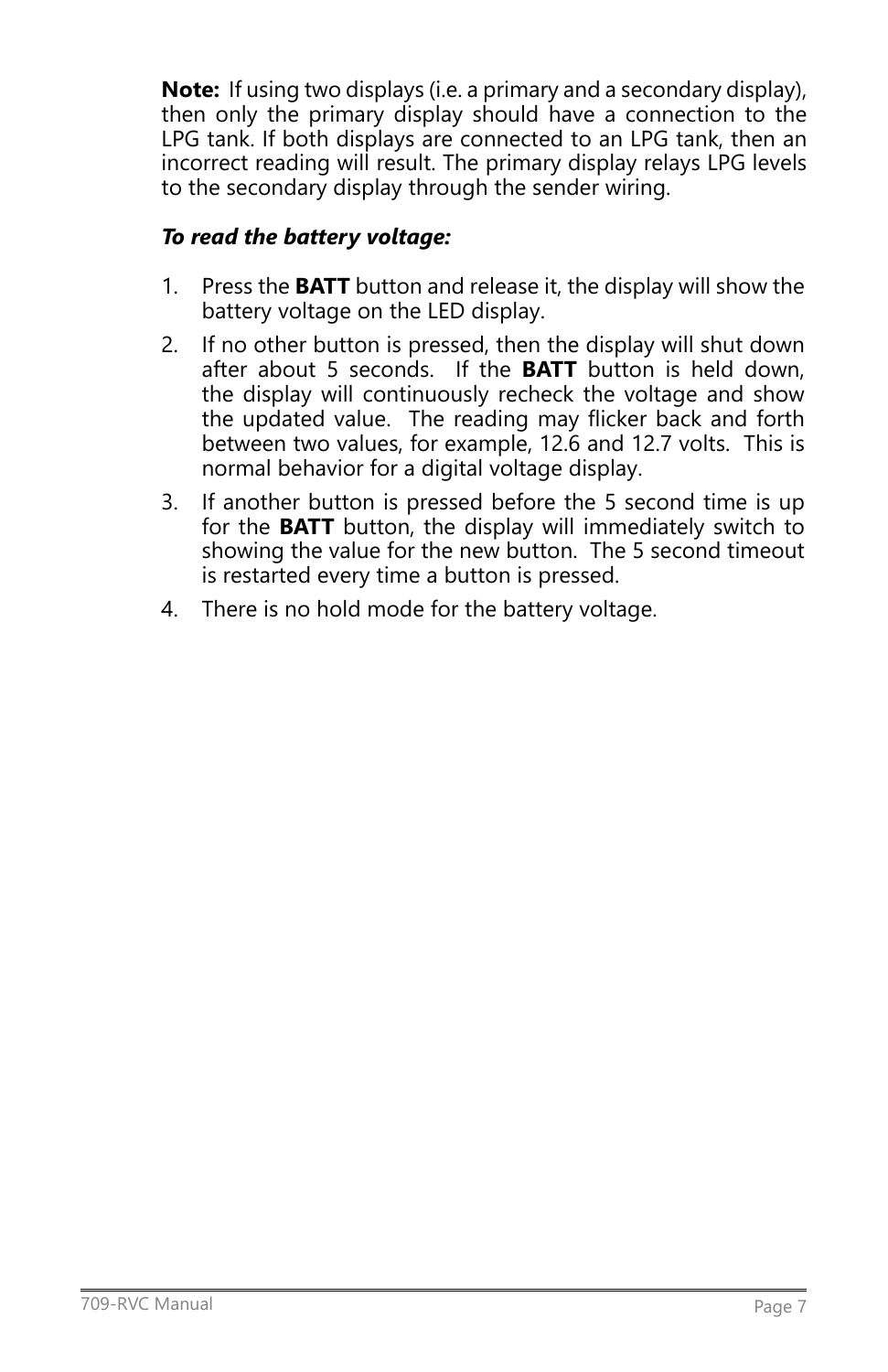## *RV-C Bus Communication:*



RV-C is a communications protocol based on CAN that is used for control, coordination, and diagnostics.

**Note**: Anyone that intends on connecting to the RV-C bus should have a knowledge of the RV-C specification. For more information on RV-C protocol go to: http://www.rv-c.com

The sensors use a default source address of 72 and SPN-ISB instances are 0 for fresh, 1 for black, 2 for grey and 18 for galley (depending how the display is equipped). The LPG sensor uses a default source address of 73 and a SPN-ISB instance of 3.

- 1. By disabling the LPG or changing the FRESH/GREY/BLACK to zero senders, you are disabling that sender's updates over the RV-C bus as well.
- 2. The primary display has priority over the RV-C bus to check levels. The secondary display will wait until the primary display releases the bus before getting level readings.
- 3. The RV-C has a 4-pin connector as shown in the red box in the image above. The connector pins conform to the RV-C standard.
- 4. Some displays have a wired connection as shown in the red box in the image below. If this is what your display has, connect the wiring according to the following table.



| Wire colour  | <b>Function</b> |
|--------------|-----------------|
| <b>Black</b> | Ground          |
| Blue         | CAN Low $(-)$   |
| White        | CAN High (+)    |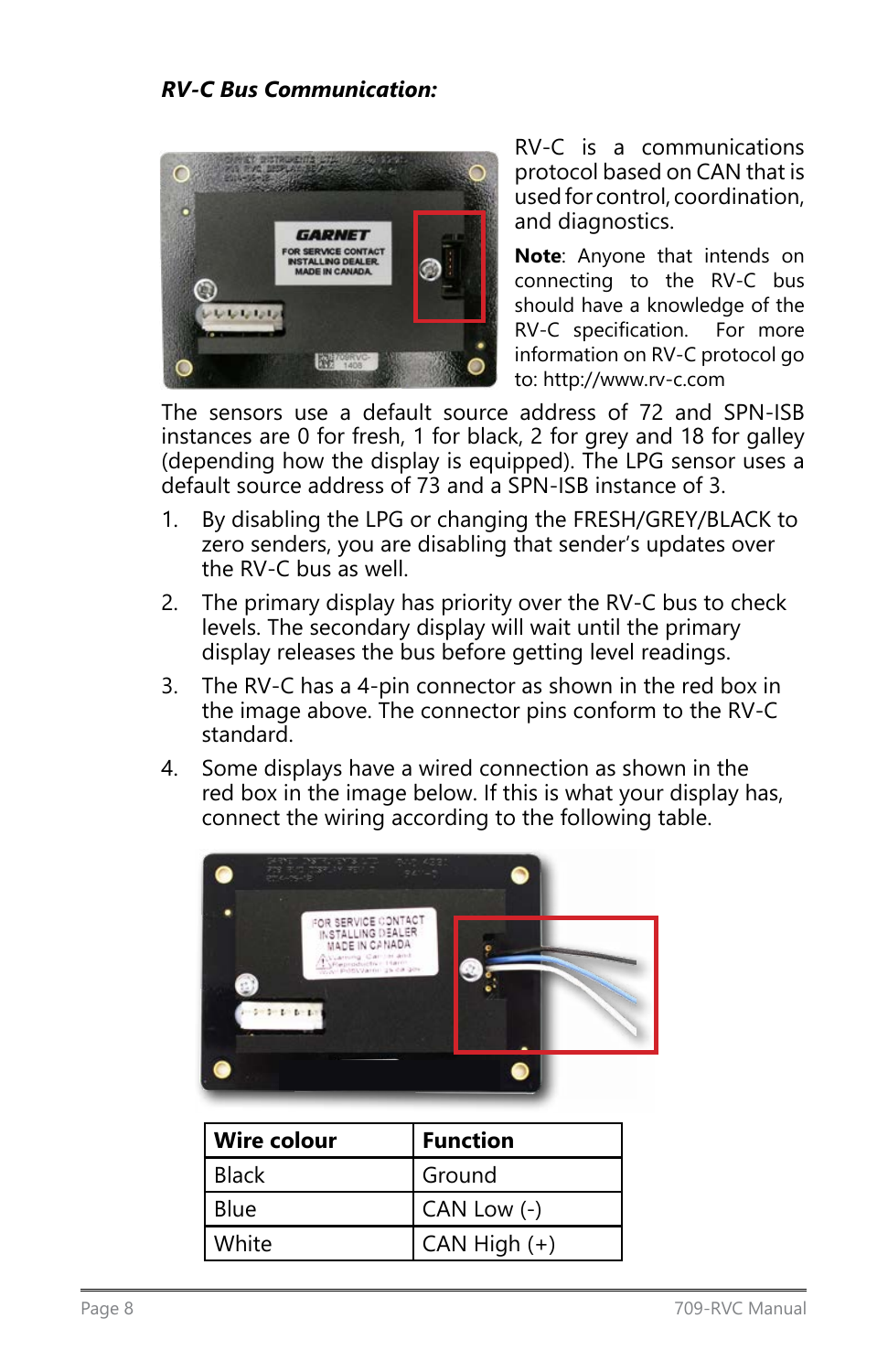#### <span id="page-8-0"></span>*To calibrate the LPG sender:*

- 1. The LPG tank must be full when the sender is calibrated, otherwise the calibration will be invalid. Fill the LPG tank by using an alternate measurement method, such as weight, a spit valve, or a mechanical gauge on the tank.
- 2. To calibrate the tank, press and hold down the **LPG** button, the display will show some LPG level.
- 3. While continuing to hold down the **LPG** button, press and hold down the **BATT** button. Continue to hold down both buttons for about 15 seconds until the display shows "**LPG**".
- 4. When this occurs release both buttons, the display will show "**CAL**" for a couple of seconds and then shuts off, completing the calibration procedure. The LPG can be recalibrated as many times as desired, although recalibration should not be needed unless the LPG tank sender or the display has been replaced.

**Note**: If the buttons are held down for an additional 5 seconds after showing "**LPG**", the display will show "**ESC**", this escapes the calibration process and prevents any changes from being made.

## *To enable/disable the LPG sender:*

The LPG sender can only be disabled from the primary display. If these steps are used on the secondary display, no change will result.

- 1. Press and hold down the **LPG** button.
- 2. While continuing to hold down the **LPG** button, press and hold down the **BATT** button. Continue to hold down both buttons for about 10 seconds until the display shows "**AbL**".
- 3. When this occurs release both buttons, the display will show "**En**" for enabled or "**diS**" for disabled.
- 4. Press the **LPG** button to switch between enabled and disabled.
- 5. Press the **BATT** button to save and exit the menu.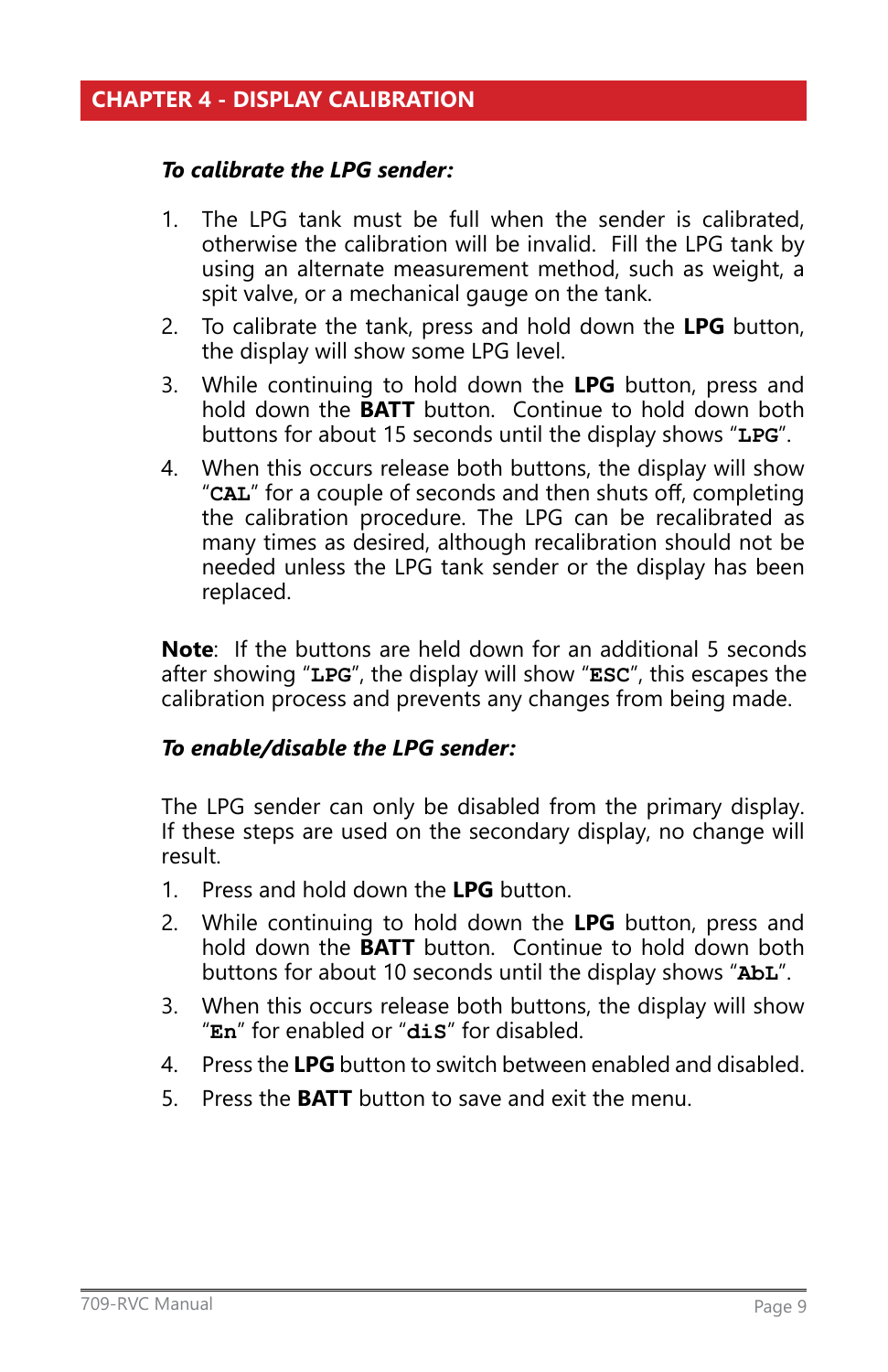## *To program the LED brightness:*

- 1. If the display is to be used inside the coach, the LED brightness should be low. If it is to be used in the service bay area where sunlight can reach it, the LED brightness should be high.
- 2. To program the LED brightness, the display needs to enter the brightness programming mode. To do this, press and hold down the **BATT** button, the display will show the battery voltage.
- 3. While continuing to hold down the **BATT** button, press and hold down the **GREY** button. Continue to hold down both buttons for about 5 seconds until the display shows "**bri**" to indicate the brightness programming mode. When this occurs release both buttons.
- 4. The display will now indicate the brightness that is currently programmed by showing "**b-1**", "**b-2**", "b**-3**", or "**b-4**", where "**b-1**" is the minimum brightness and "**b-4**" is the maximum brightness.
- 5. Press the **GREY** tank button to increase brightness, or the **FRESH** tank button to decrease brightness.
- 6. When the display shows the correct brightness, press the **BATT** button to exit the programming mode.

## *To program the number of senders for each tank:*

- 1. To program the number of senders for each tank, the display needs to enter the sender programming mode. This should only be done at the time of installation; there is no reason to change the number of senders afterward. Make sure that the number of senders programmed into the display matches with the number of senders connected; otherwise the display will show an error.
- 2. To enter the sender programing mode, press and hold the button for the tank to be programmed, the display may show a level or an error message for that tank.
- 3. While continuing to hold down the button for the tank, press and hold the **BATT** button. The display will immediately show "**dIA**" (diagnostics), continue to hold down both buttons until the display enters the programming mode, this should take about 10 seconds.
- 4. When the programming mode is entered, the display will show "**FrS**" if entering the number of senders for the fresh tank, "**GrS**" if entering the grey tank, or "**bLS**" if entering the black tank. When this occurs release both buttons.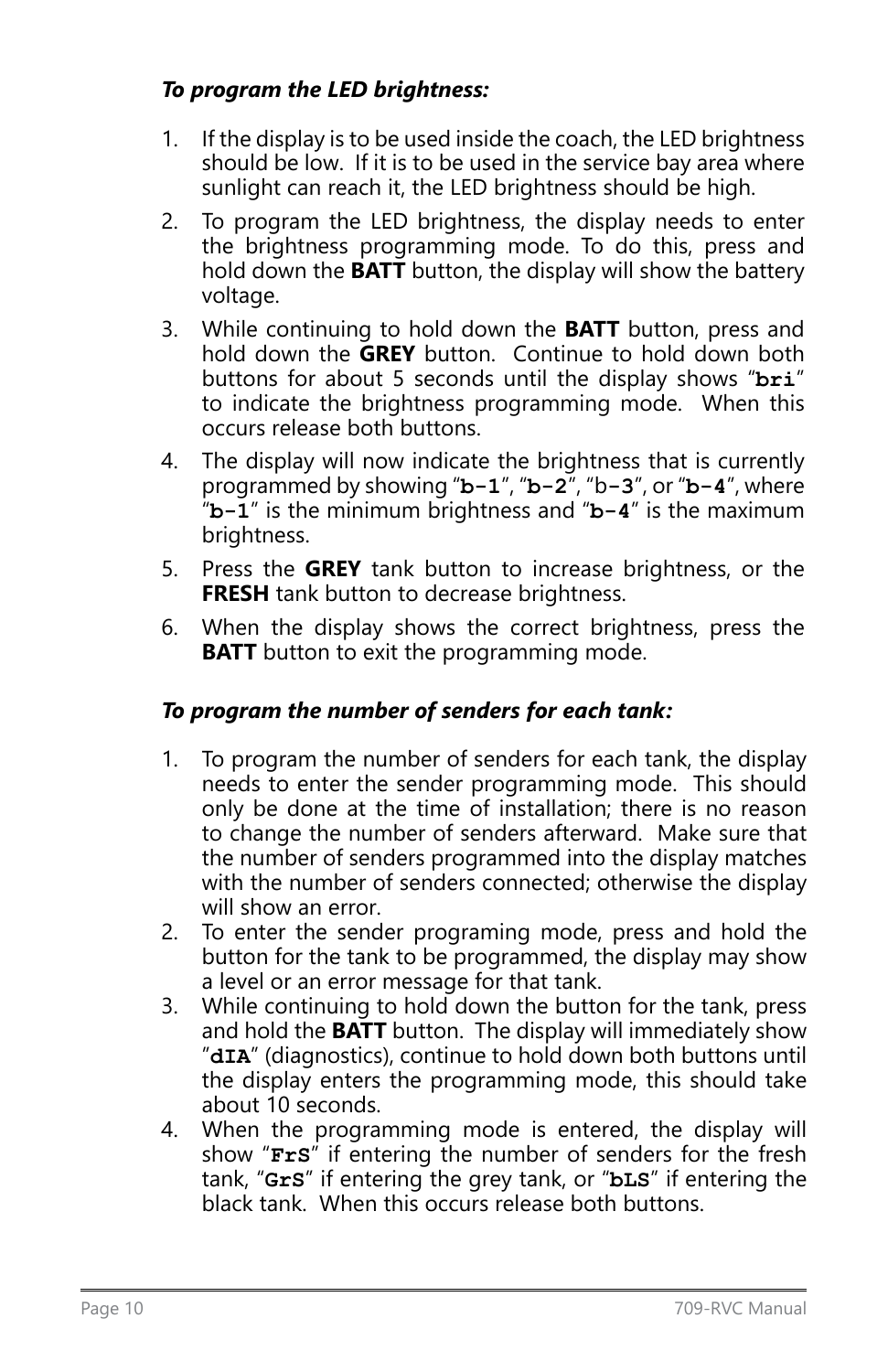- 5. The display will now show "**0SE**" (zero senders/disabled), "**1SE**" (one sender) or "**2SE**" (two senders), based on what is currently programmed into the display. These are the only three options; the display will not work with more than two senders per tank.
- 6. To change the number of senders, press the tank button, each time the button is pressed the display will increment one number.
- 7. When the display shows the correct number of senders, press the **BATT** button to exit the programming mode. Each tank will need to be calibrated individually using this procedure.

## *To program the alarm set points for each tank (FRESH/GREY/ BLACK/LPG):*

- 1. To program the alarm point for each tank, the display needs to enter the alarm programming mode.
- 2. To enter the alarm programming mode, press and hold down the button for the tank to be programmed, the display may show a level or an error message for that tank.
- 3. While continuing to hold down the button for the tank, press and hold down the **BATT** button. The display will immediately show "dIA" (diagnostics), continue to hold down both buttons until the display enters the alarm test menu, this should take about 5 seconds. The LPG tank does not show "**dIA**".
- 4. When the alarm test menu is entered, the display will show "**ALr**" for about 5 seconds. Release the buttons.
- 5. Depending on which tank is selected and the status of the alarm, the display will show a simulated low fluid level below the alarm set point (**FLo**, **GLo**, **bLo**, **LLo**) or a high level above the alarm point (**FHi**, **GHi**, **bHi**, **LHi**). The alarm test menu allows the alarms to be manually activated to test. The same tank button toggles the simulated fluid level between low and high.
- 6. To set the alarm point, press and hold the same tank button, after about 3 more seconds, the display will show "**FAS**", "**GAS**", or "**bAS**", "**LAS**", depending on which tank is selected. Release the button.
- 7. To set the alarm point, the **GREY** button increases the value, the **FRESH** button decreases the value, the **BLACK** button cycles through the trip polarity and the inclusion in the common alarm output and the **LPG** button toggles the failure polarity. The **BATT** button saves and returns to the previous menu. The alarm point can be from 0% to 99%. If the **FRESH** or **GREY** buttons are held down, after 1 second the numbers will change quickly.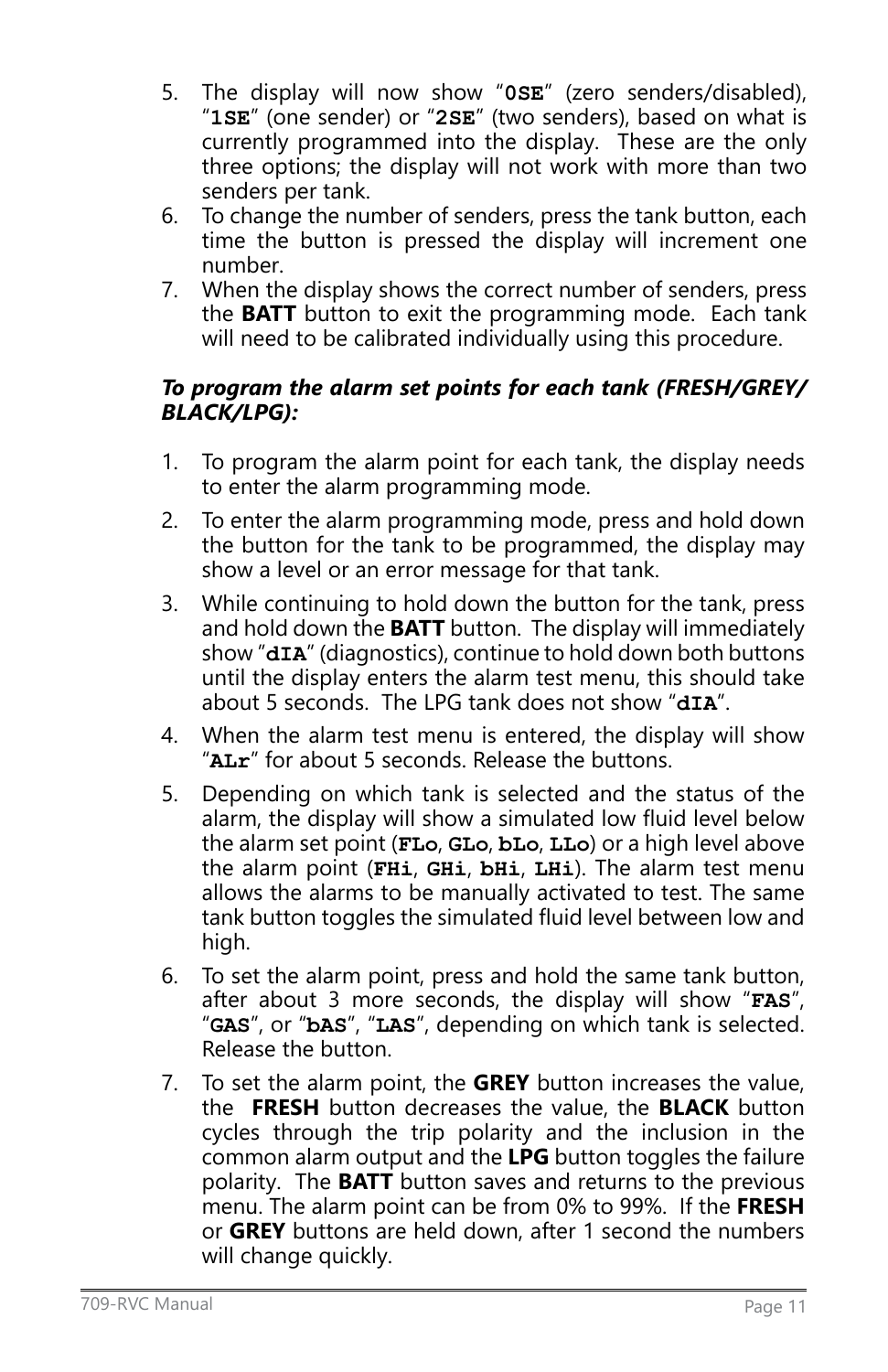**Trip Polarity:** While the **BLACK** button is held down, the display shows "**Hi**" on the left for a high level alarm or "**Lo**" for a low level alarm. After the button is released, the left digit shows "**H**" for a high level alarm which means the alarm turns on (closes) when the fluid level is equal to or higher than the set point, and the alarm is off (open) when the fluid level is below the set point. An "**L**" shows a low level alarm which means the alarm turns on (closes) when the fluid level is below the set point, and the alarm is off (open) when the fluid level is equal to or above the set point.

**Inclusion in the Common Alarm Output:** While the **BLACK** button is held down, the display shows an "**i**" on the right if the alarm is included and an "**n**" if not included. After the button is released the decimal on the right indicates that the alarm is included in the common alarm output. If any of the included alarms are on, then the common alarm is on. All of the included alarms must be off for the common alarm to be off.

**Failure Polarity:** While the **LPG** button is held down the display shows "**FtF**" for fail to full, or "**FtE**" for fail to empty. After the button is released, the left decimal on shows fail to full which means that if the sender fails the alarm acts as though the tank is full. The left decimal off shows fail to empty which means that if the sender fails the alarm acts as though the tank is empty.

## *To program the display as primary or secondary:*

An optional second display can be added to the system. This allows for a display in the service bay and one inside the coach. To avoid reading errors when using dual displays, one display needs to be set to secondary mode. A display in secondary mode monitors the primary displays sender requests and will only scan the tank levels at a much slower rate if the primary display is disconnected. The alarms are inactive on the secondary display.

To program a display to be either primary or secondary display:

- 1. Press and hold the **BATT** and **FRESH** buttons while powering up the display.
- 2. The display will show "**Scn**" for 5 seconds, then change to "**SEC**" or "**Pri**" depending on current programming.
- 3. The **FRESH** button sets the mode to PRIMARY, the **GREY** button to SECONDARY and the **BATT** button saves and exits.

**A NOTE:** The battery voltage is calibrated at the factory; this should never need to be changed.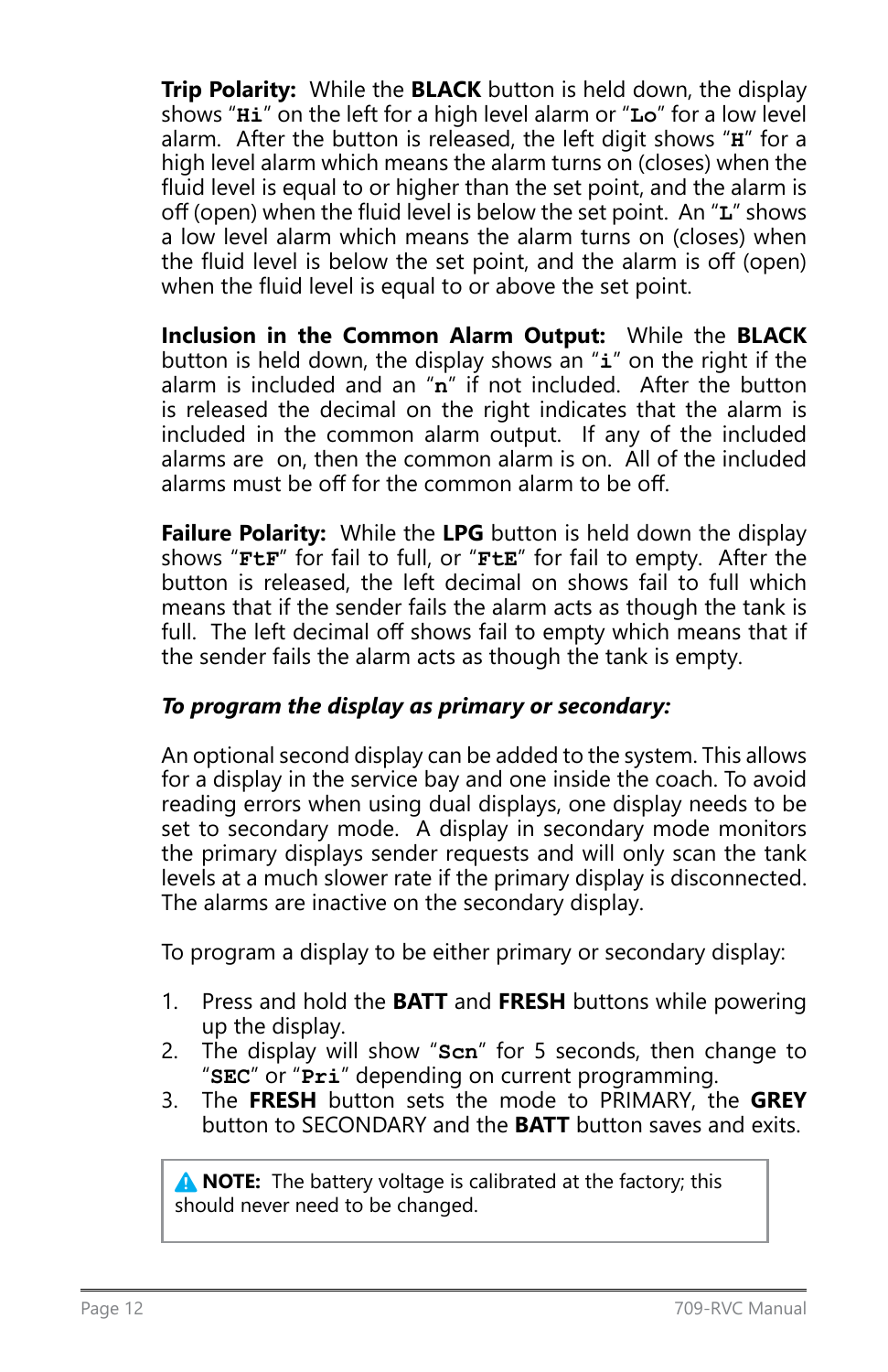## *To check the primary/secondary mode:*

1. Press and hold down the **BATT** button, the display will show the battery voltage. While continuing to hold down the **BATT** button, press and hold down the **BLACK** button. Continue to hold down both buttons for about 5 seconds until the display shows "**Pri**" for primary mode or "**SEC**" for secondary mode. When viewing is complete, release both buttons to return to normal operation.

## *To check the hardware and software revision:*

- 1. Hardware and software updates may be periodically released to add features. To check the hardware and software version of the display, use the following procedure.
- 2. Press and hold down the **BATT** button, the display will show the battery voltage. While continuing to hold down the **BATT** button, press and hold down the **FRESH** button. Continue to hold down both buttons for about 5 seconds until the display shows a number such as "**4.10**", the first number is the hardware version and the last two numbers are the software version. When viewing is complete, release both buttons to return to normal operation.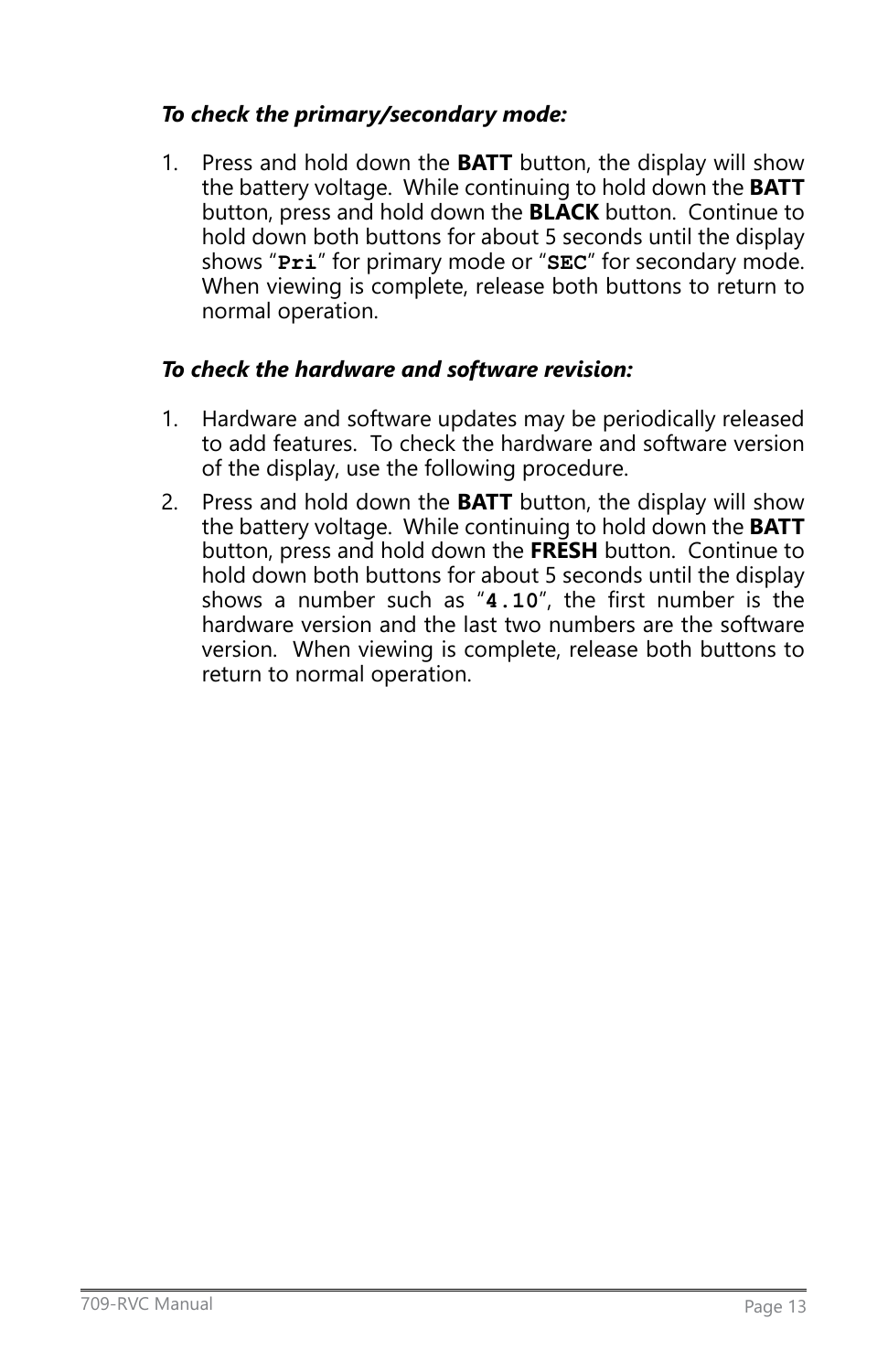#### <span id="page-13-0"></span>*To program the 710ES or 710SS sender for the correct tank:*

- 1. Since the senders are all connected in parallel to save wiring and to simplify installation, the senders must be programmed so they know which tank they are on. The senders can be programmed for either the fresh, grey, or black tank. This is done with the two tabs on the top corners of the sender. See the following diagram.
- 2. The senders default to fresh tank operation if the programming is not altered. Consequently, if the sender is for the fresh tank, nothing further needs to be done to it.
- 3. If the sender is for the grey tank, remove the tab that says "**GRY**" next to it.
- 4. If the sender is for the black tank, remove the tab that says "**BLK**" next to it.
- 5. This is all that is required to program the senders for the correct tank. However, if you make an error, you have one chance to correct it, as described below.
- 6. If the "**GRY**" tab has been removed and it should be a black tank sender, or if the "**BLK**" tab has been removed and it should be a grey tank sender, then cut out the recessed greyblack correction tab that says "**GBC**" next to it. This reverses the effect of the grey and black tabs.
- 7. If either the "**GRY**" or "**BLK**" tabs have been removed and it should be for a fresh tank, then remove the other "**GRY**" or "**BLK**" tab. When both the "**GRY**" and "**BLK**" tabs are removed, it is equivalent to neither of them being removed.
- 8. If the sender is single, no further programming is required.
- 9. If double stacked senders are used, the top sender must have additional programming, as described below.
- 10. Refer to the 710ES and 710SS sender programming diagram.

#### *To program the 710ES or 710SS sender as top or bottom:*

1. Since the senders are all connected in parallel to save wiring and to simplify installation, the senders must be programmed so they know whether they are a single, top, or bottom sender. This is done with the tab at the top center of the sender. See the following diagram.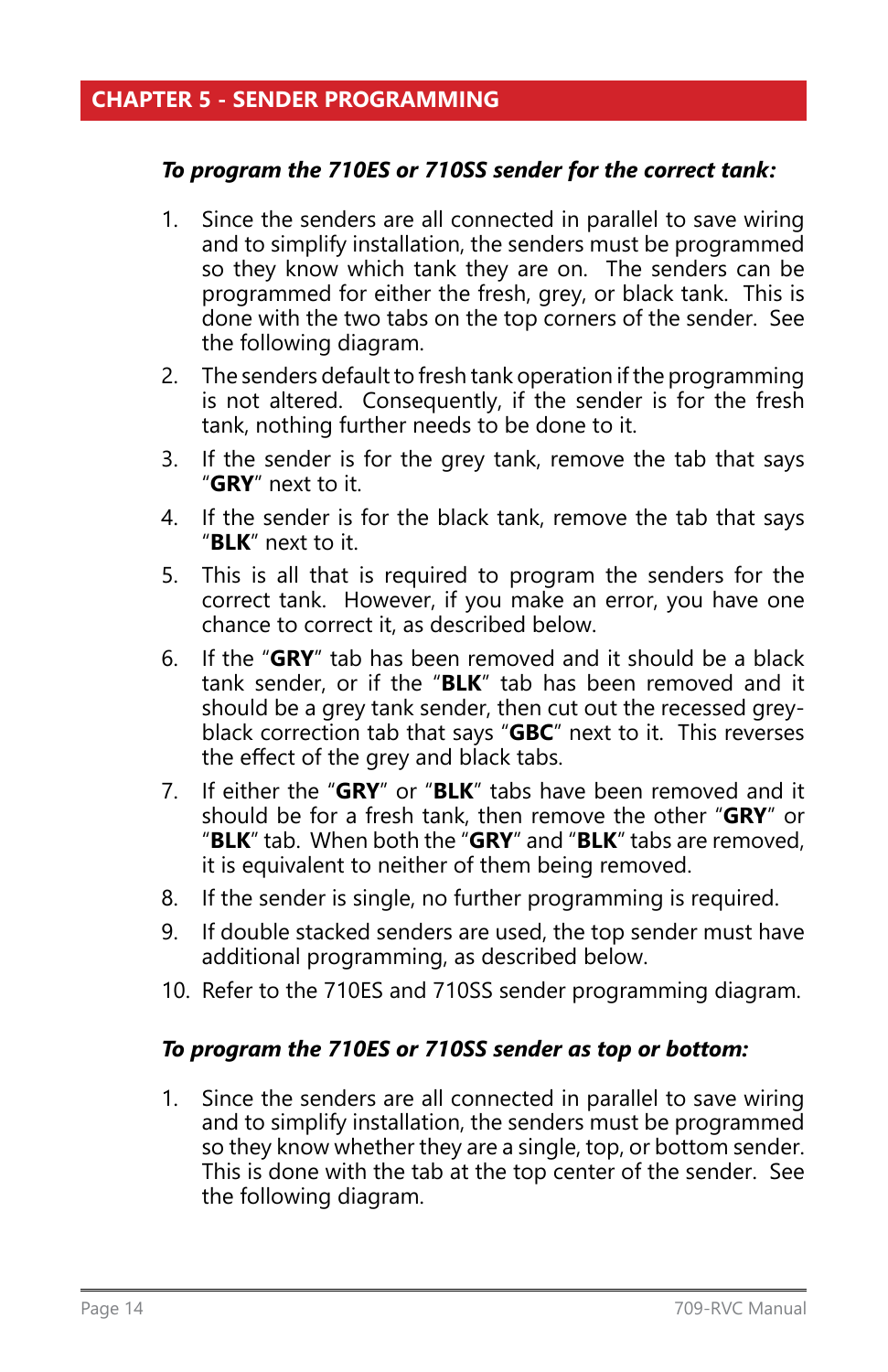- 2. The senders default to single or bottom operation if the programming is not altered. Consequently, if the sender is for single or bottom operation, nothing further needs to be done to it (beyond programming it for the correct tank).
- 3. For a top sender, remove the tab that says "**TOP**" next to it.
- 4. This is all that is required to program the senders for single, top, or bottom use. However, if you make an error, you have one chance to correct it, as described below.
- 5. If the "**TOP**" tab has been removed and it should be a single or bottom sender, then cut out the recessed top correction tab that says "**TC**" next to it. This reverses the effect of the top tab.
- 6. Verify that both the top and bottom senders have been programmed for the correct tank.

## *To program the 710JS sender for the correct tank:*

- 1. Since the senders are all connected in parallel to save wiring and to simplify installation, the senders must be programmed so they know which tank they are on. The senders can be programmed for either the fresh, grey, or black tank. This is done with the two tabs on the top corners of the sender. See the following diagram.
- 2. The senders default to fresh tank operation if the programming is not altered. Consequently, if the sender is for the fresh tank, nothing further needs to be done to it.
- 3. If the sender is for the grey tank, remove the tab that says "**GRY**" next to it.
- 4. If the sender is for the black tank, remove the tab that says "**BLK**" next to it.
- 5. This is all that is required to program the senders for the correct tank. However, if you make an error, you have one chance to correct it, as described below.
- 6. If the "**GRY**" or "**BLK**" tab has been removed by mistake, the sender can be changed to a fresh tank sender by cutting the other corner tab ("**BLK**" or "**GRY**").
- 7. Refer to the 710JS sender programming diagram.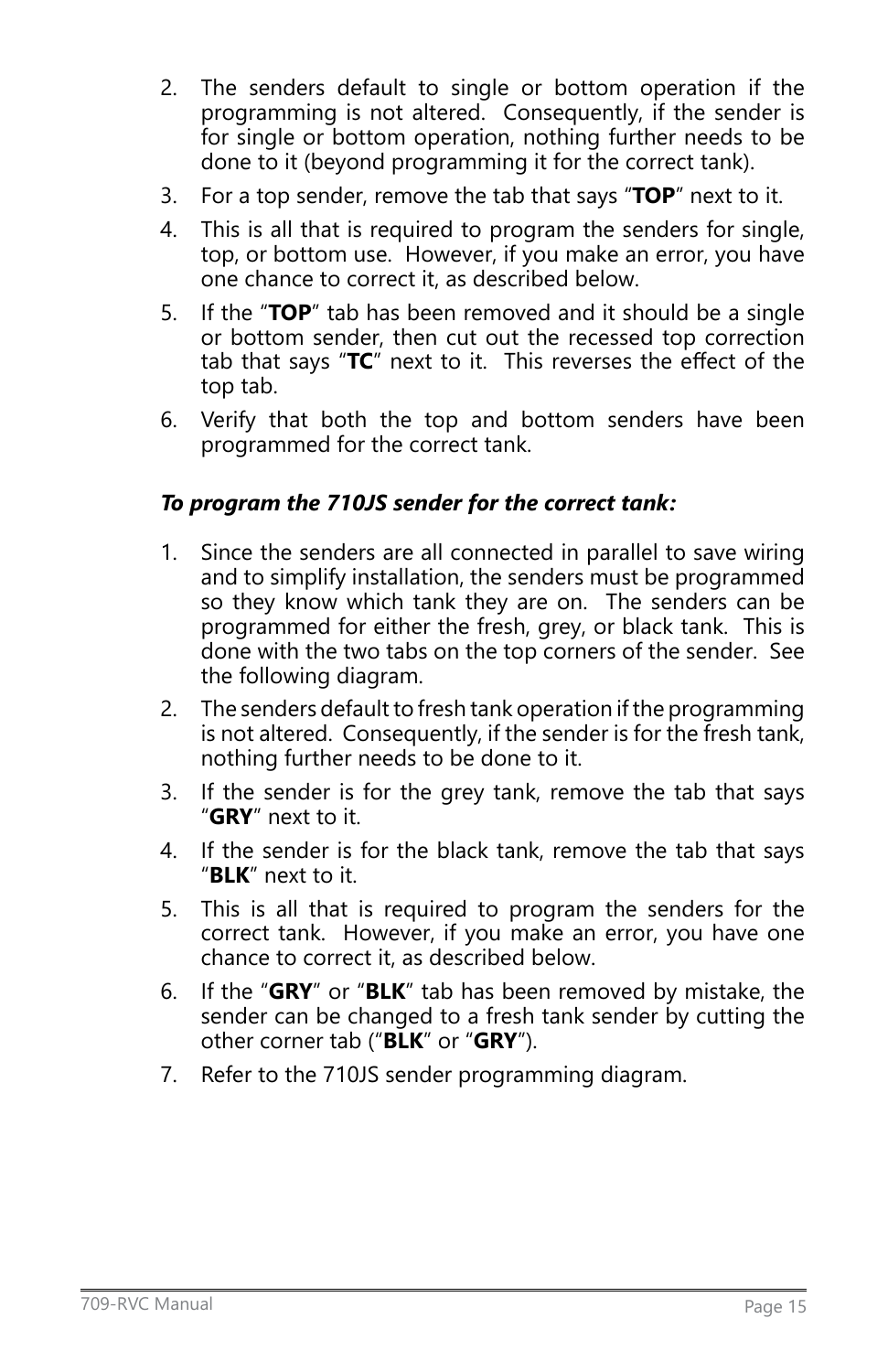





**710ES AND 710SS SENDER PROGRAMMING**

Example of corrected GREY SINGLE<br>or BOTTOM sender programming<br>(BLK tab cut by mistake)

Example of corrected FRESH SINGLE<br>or BOTTOM sender programming<br>(TOP tab cut by mistake)

시립





Tab cut for BLACK SINGLE<br>or BOTTOM sender programming



Tab cuts for BLACK TOP<br>sender programming

There are no tab cuts for FRESH SINGLE<br>or BOTTOM sender programming Cut for TOP sender Tab cut for FRESH TOP<br>sender programming Tab cut for GREY SINGLE<br>or BOTTOM sender programming Cut for BLACK tank Cut for GREY tank 圖 图 回图 <u>। है जिल्ला है।</u> 回图 <u>laj</u> 阍 圖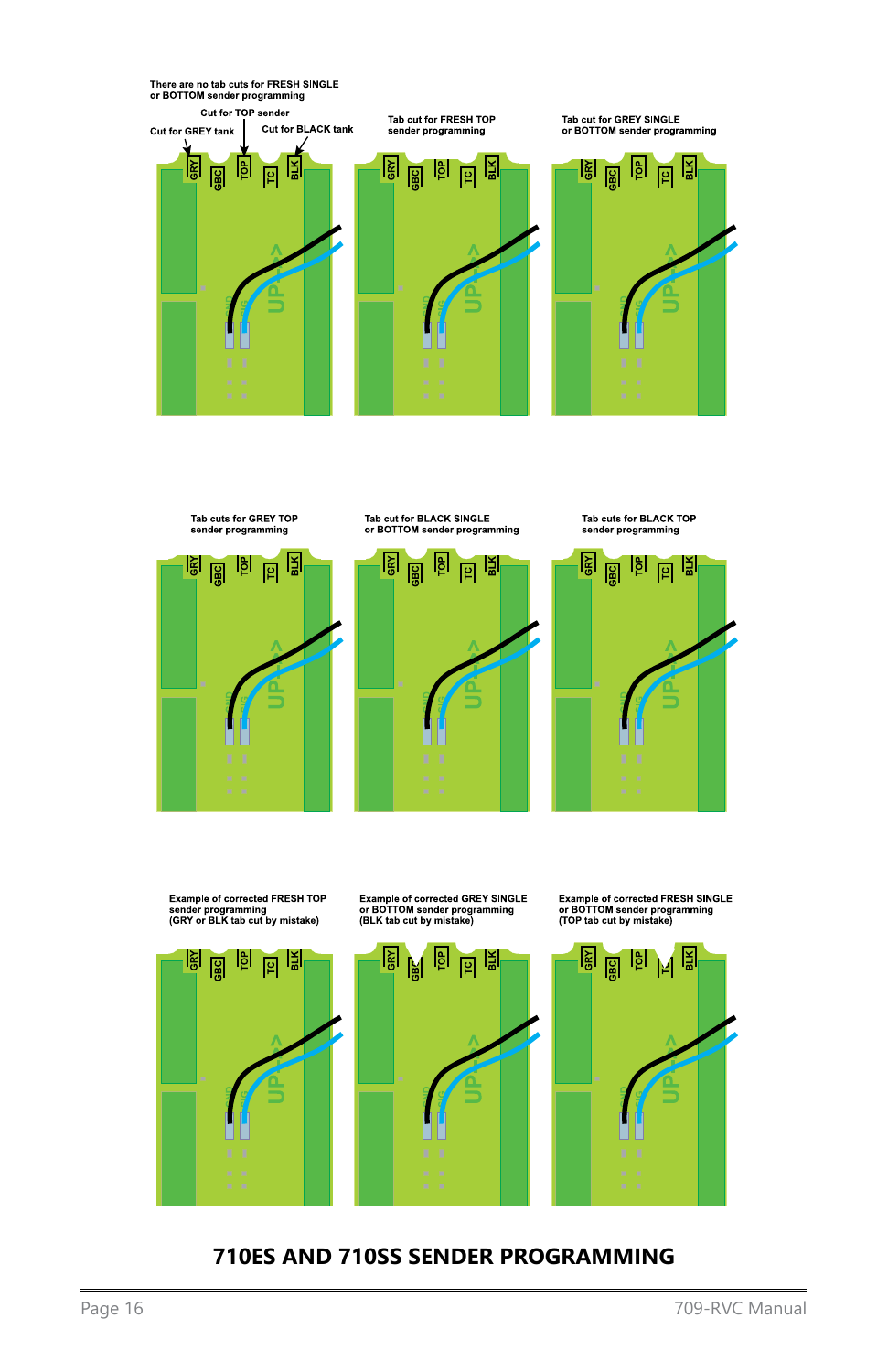

No tab cut for FRESH<br>sender programming 圓

圖

圖



## **710JS SENDER PROGRAMMING**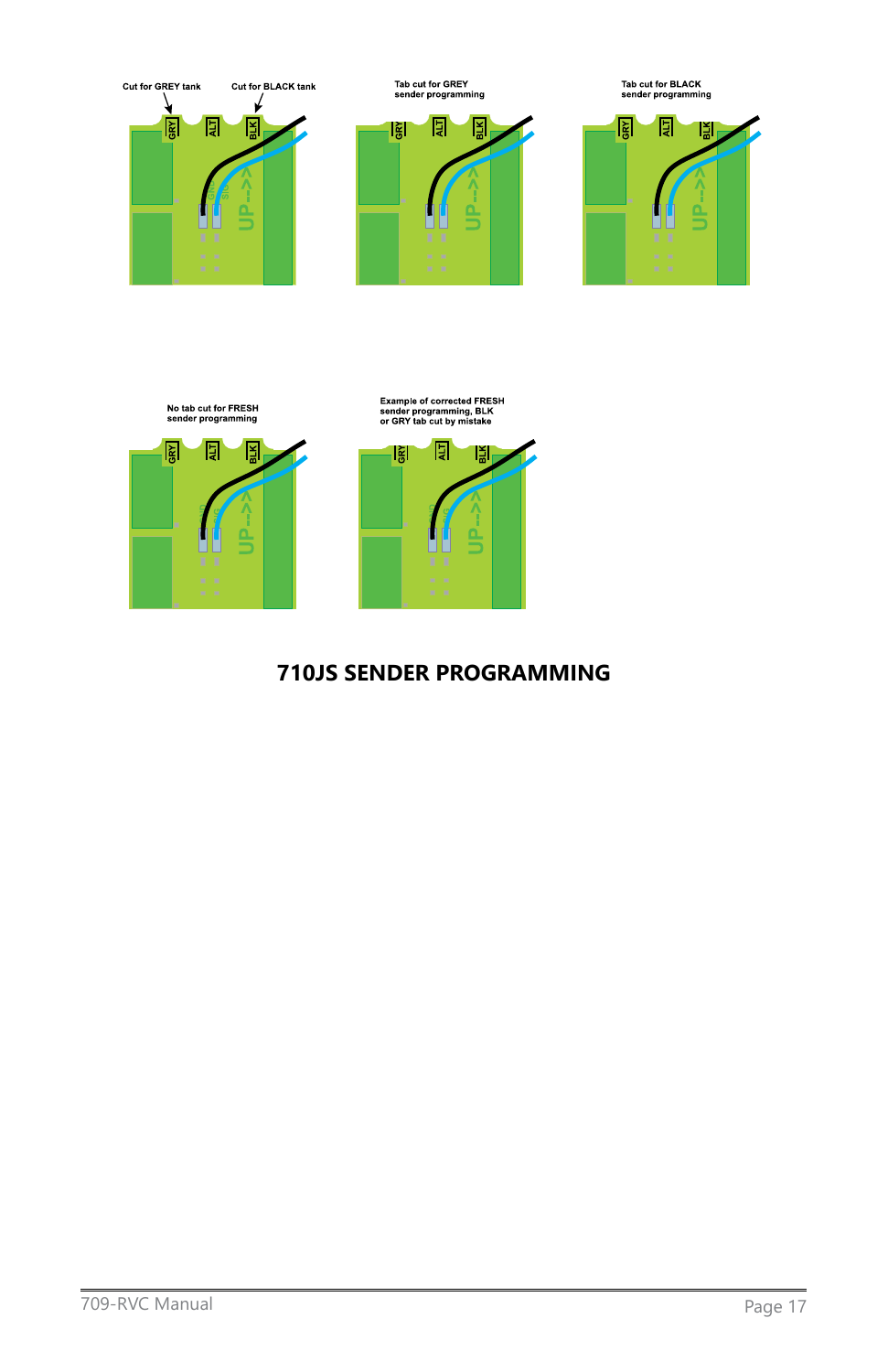- <span id="page-17-0"></span>1. Please refer to the "**Troubleshooting and Installation Tips**" section in Chapter 7 for details on avoiding installation issues.
- 2. The installation consists of mounting the display inside the RV, cutting and fastening the senders to the sides of the holding tanks, connecting wiring, and programming the display. When wiring DO NOT use spade connectors to join wires, only use crimp on butt connectors or solder the wires together.
- 3. Mount the display by cutting a hole in the wall 3" wide by 1 7/8" high and bringing the wiring out through the hole to connect to the display panel connector.
- 4. Connect the wiring according to the following table. It is easier to connect the wiring to the display connector first, and then plug the connector into the display panel. The senders need to be grounded to a single ground wire from the display. Make sure that the system ground is connected to the breaker panel ground.

| <b>Wire Color</b> | <b>Function</b>     |
|-------------------|---------------------|
| Red 18 gauge      | $+12V$              |
| Black 18 gauge    | Ground              |
| Blue 18 gauge     | <b>Tank Senders</b> |
| Green 18 gauge    | LPG tank            |
| Orange 18 gauge   | Common Alarm Output |

#### **Wire Colours on Connector**

- 5. Determine where to mount the senders on the tanks. They will need to have a flat area on the side of the tank large enough so the whole width of the sender is in contact with the side of the tank, all the way from the top to the bottom of the tank. Make sure that any metal is at least an 1" away from either side or the top and bottom of the sender, and at least 2" away from the face of the sender. Clean the area well so that there is no dust, grease, oil, water, etc., that would prevent the adhesive on the sender from sticking.
- 6. Measure the height of the tank to determine which sender configuration to use and how long the senders should be. Refer to the following table.

**A CAUTION:** DO NOT mix sender types when stacking senders.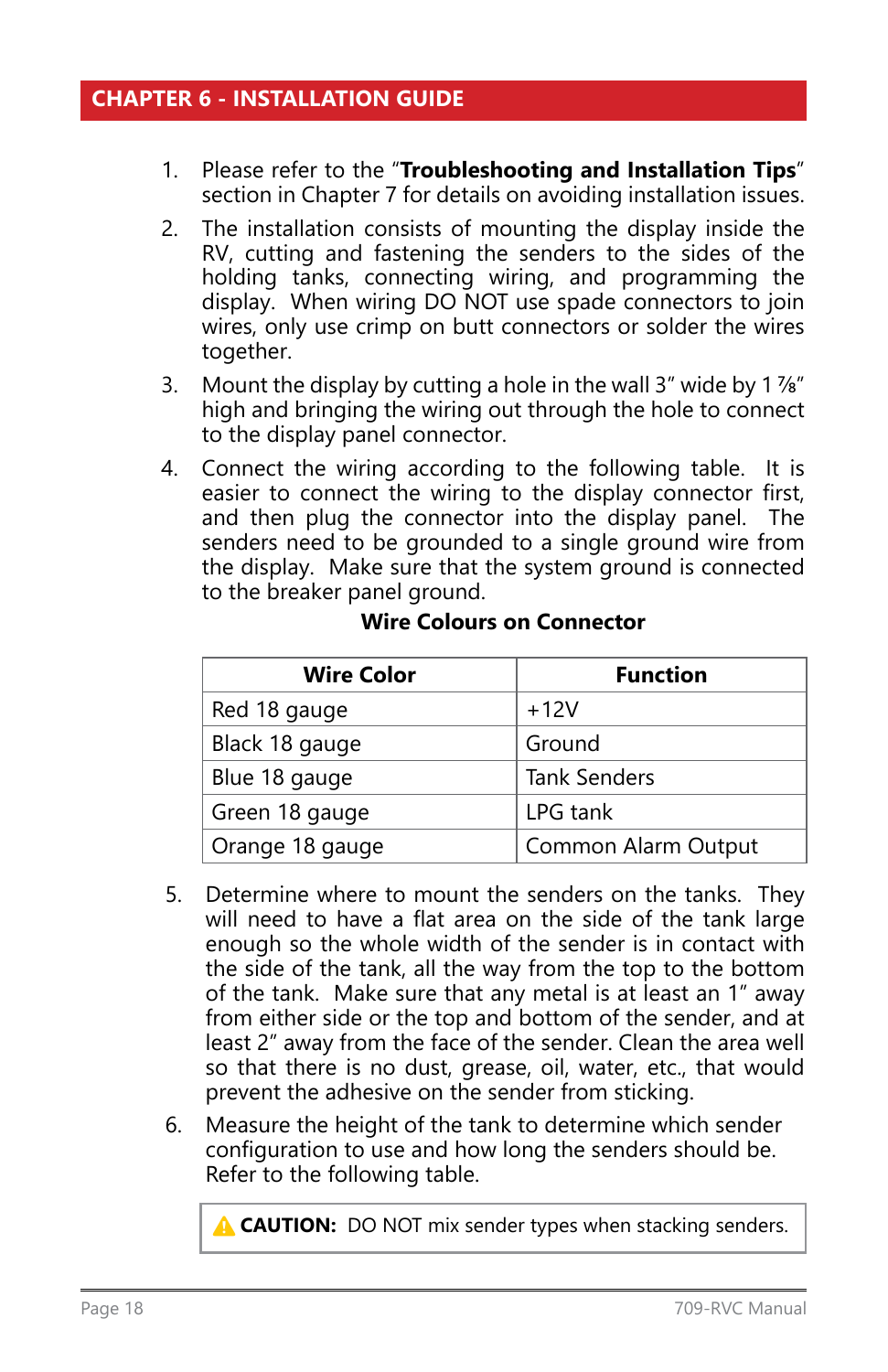| Tank                  | <b>Sender Options</b>  |                                   |
|-----------------------|------------------------|-----------------------------------|
| <b>Height</b>         | <b>Best Resolution</b> | <b>Other</b><br><b>Acceptable</b> |
| $4\frac{1}{2}$ " - 5" | JS                     |                                   |
| $5'' - 7''$           | JS                     | ES                                |
| $7'' - 13''$          | ES.                    | SS                                |
| $13" - 17"$           | stacked ES             | SS                                |
| $17" - 25"$           | stacked ES             | stacked SS                        |
| $25" - 34"$           | stacked SS             |                                   |

## *For single sender applications:*

The sender ends should be  $\frac{1}{4}$ " to  $\frac{3}{4}$ " away from the top and bottom of the tank, to allow for the thickness of the tank top and bottom and any bows in them (see the diagrams). The senders are calibrated to account for this distance from the bottom of the tank. The SS sender is cut to the nearest even 2" in length. The ES sender is cut to the nearest even 1.5" in length, for example, for a system with a tank height of 11.75", cut the sender to be 10.5" long, this allows <sup>5</sup>/<sub>8</sub>" at each end when the sender is centered vertically on the tank. The JS sender is cut to the nearest 1.0" in length.

**A CAUTION:** DO NOT cut the 710SS sender shorter than 6". This sender will not work if it is cut shorter than 6". DO NOT cut the 710ES sender shorter than 4 1/2". This sender will not work if it is cut less than 4 1/2". DO NOT cut the 710JS sender shorter than 4". This sender will not work if it is cut less than 4".

## *For double stacked sender applications:*

For tall tanks, two stacked 710ES or 710SS senders are used. The sender ends should be  $\frac{1}{4}$ " to  $\frac{3}{4}$ " away from the top and bottom of the tank, to allow for the thickness of the tank top and bottom and any bows in them (see the diagrams). The senders are calibrated to account for this distance from the bottom of the tank. addition, there needs to be a gap of  $1/16''$  to  $1/8''$  in between the two senders. Therefore the total length of both senders will be: tank height  $-1/4$ " $-1/4$ " $-1/8$ ", then rounded down to the nearest 1.5" (ES sender) or 2" (SS sender). The top and bottom senders should be approximately the same length for best results. For example, if the tank height is 22", then 22"- $\frac{1}{4}$ "- $\frac{1}{4}$ "- $\frac{1}{8}$ " = 21  $\frac{1}{8}$ ", so the total length of both ES senders will be 21". Make both senders 10.5" long.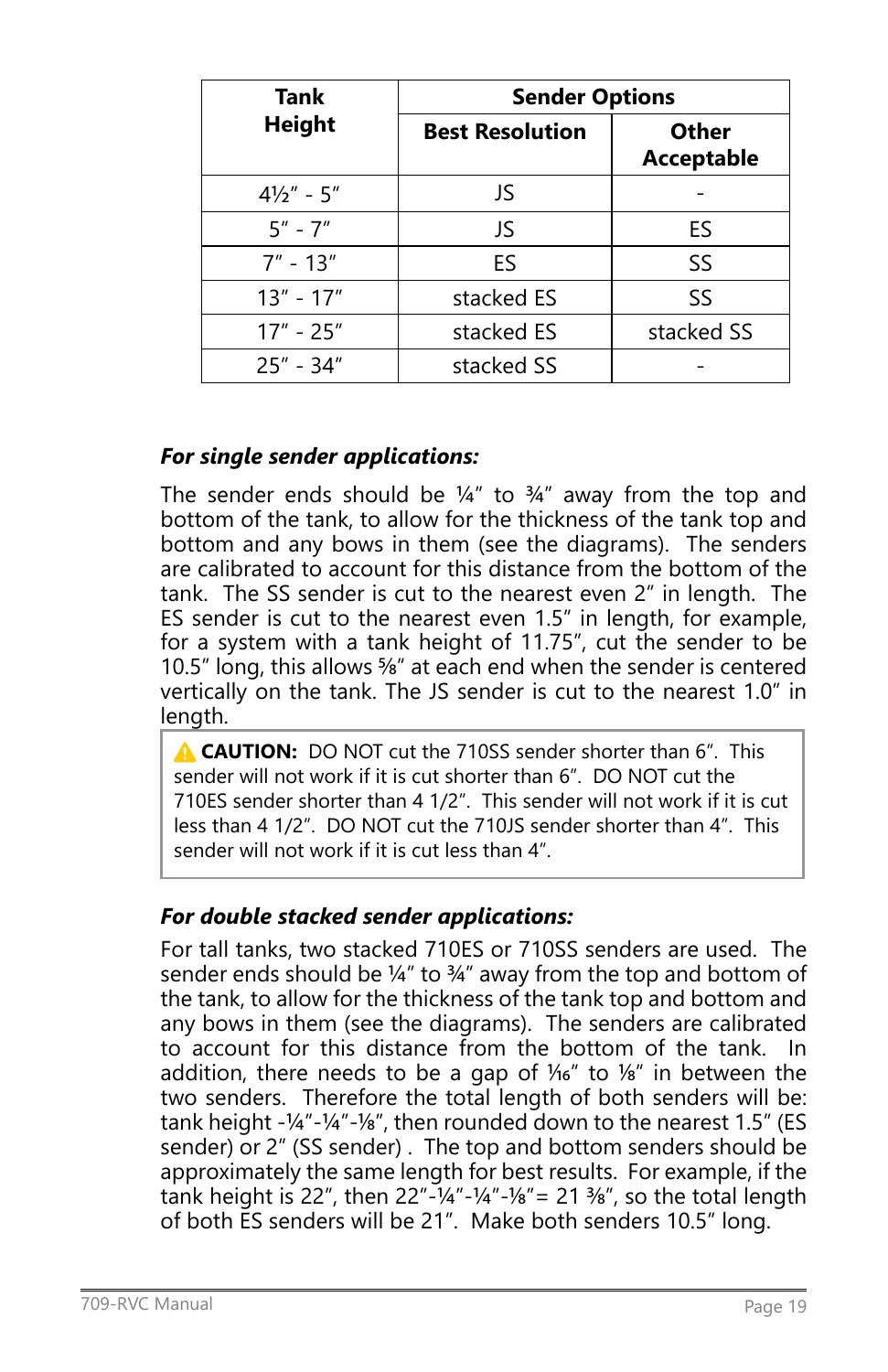

## **710ES AND 710SS SENDER**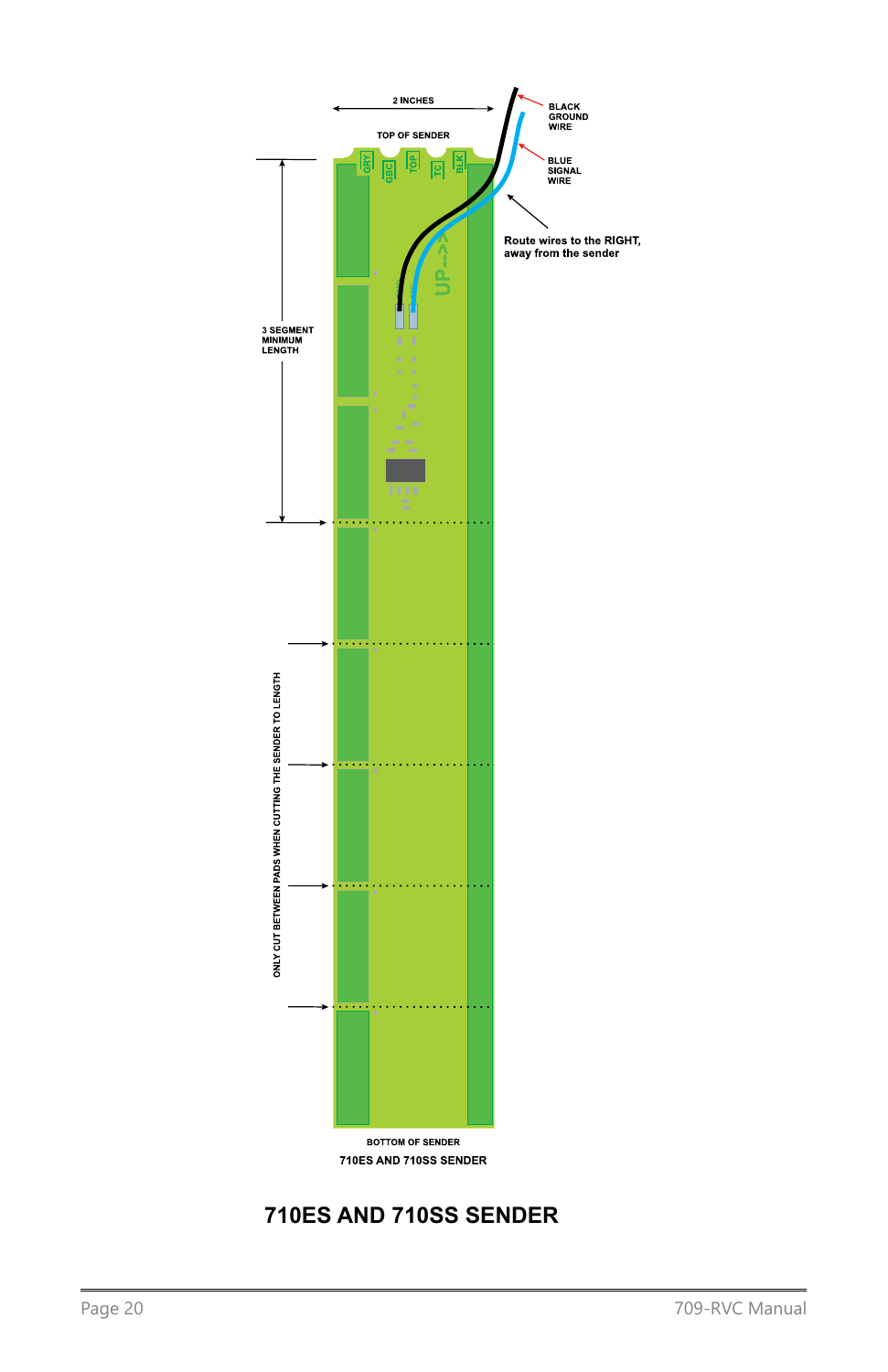

**710JS SENDER**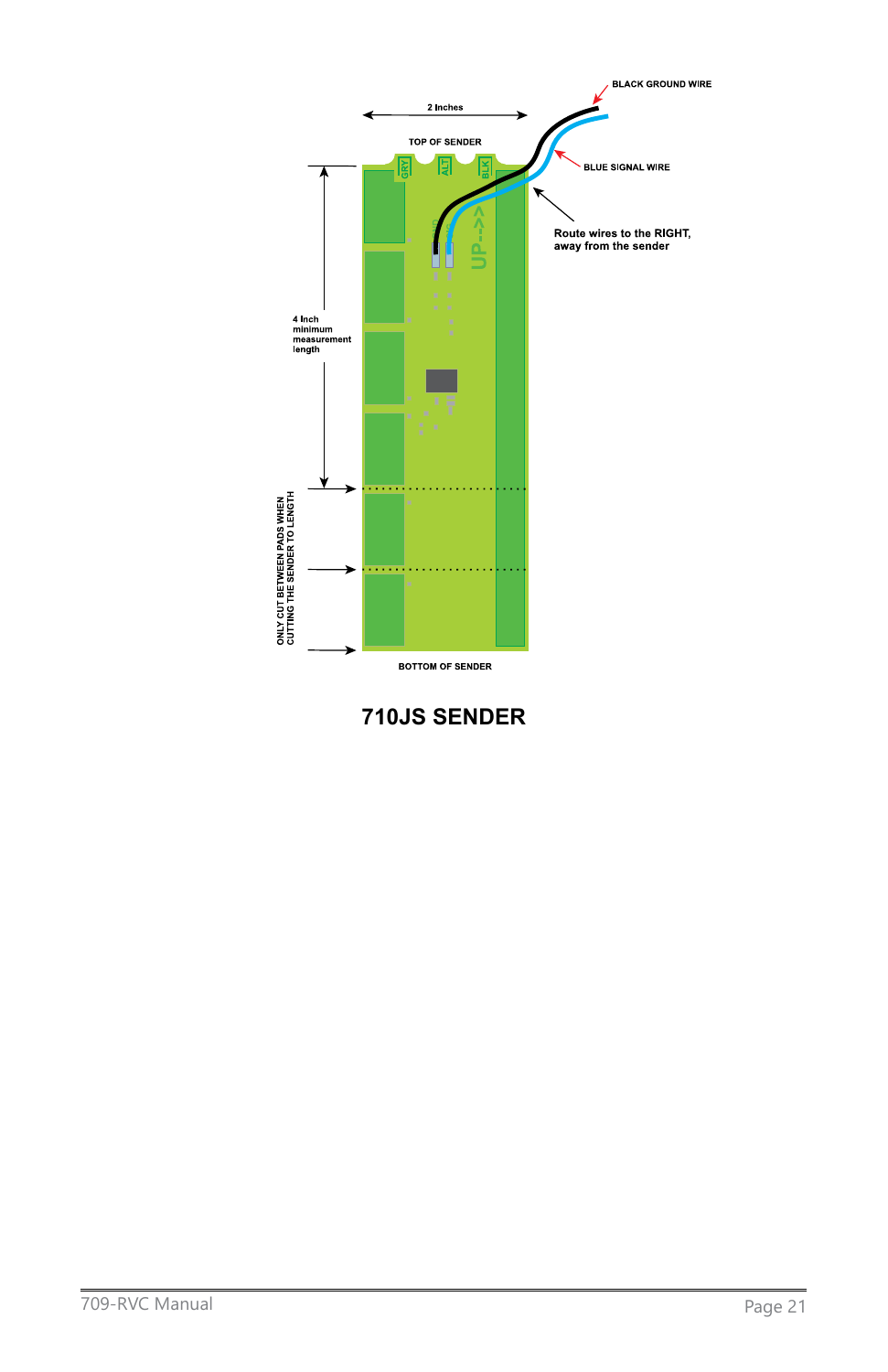7. To make the senders the right length (assuming they are too long) they will need to cut off with a pair of scissors. The end to be cut is the bottom end, which is the opposite end from the top where the wires come out (see the diagrams).

**A CAUTION:** DO NOT cut the sides, and DO NOT cut the 710ES sender shorter than 4  $\frac{1}{2}$ ". The cut must be in between the sensor pads, and the cut must be made parallel to the existing bottom end. Double check your measurements, if the sender is cut too short, it cannot be lengthened.

- 8. The senders need to be programmed so they know which tank they are on. This is done by selectively cutting off the tabs on the top of the sender. See the chapter entitled **"SENDER PROGRAMMING"** for details.
- 9. For double stacked sender systems, the senders also need to be programmed so they know whether they are being used as top or bottom senders. See the chapter entitled **"SENDER PROGRAMMING"** for details.
- 10. Once the sender is cut to length and programmed, do a test by taping the sender to the tank wall. Make sure there are no air gaps between the sender and the tank. Verify operation before permanently sticking the sender to the tank wall. Once proper operation has been confirmed, carefully peel the backing paper off the adhesive. Do this slowly to prevent the adhesive from being ripped off the sender, and to prevent the backing paper from ripping. Be careful not to bend the sender sharply in the process. Position the sender over the side of the tank and carefully stick it down.

**A CAUTION:** Make sure that the end with wires is pointing up!!

Position the bottom of the sender at least 1/4" above the bottom of the tank, or slightly higher if required to equalize the space at the top and bottom of the tank. Make sure that the sender is square with the tank. You only have one shot at this, if you try to peel it off the tank once it is stuck the sender may be damaged by the sharp bending. Carefully press the sender down to the tank so that all of the adhesive is contacting the tank wall.

- 11. Do steps 5 to 10 for the other two holding tanks.
- 12. Connect all the blue wires from the senders together, and to the blue wire from the display. Connect the black wire from each sender to ground at the display. It is very important that the display and the senders have the same ground. Use crimp on butt connectors to fasten the wires together.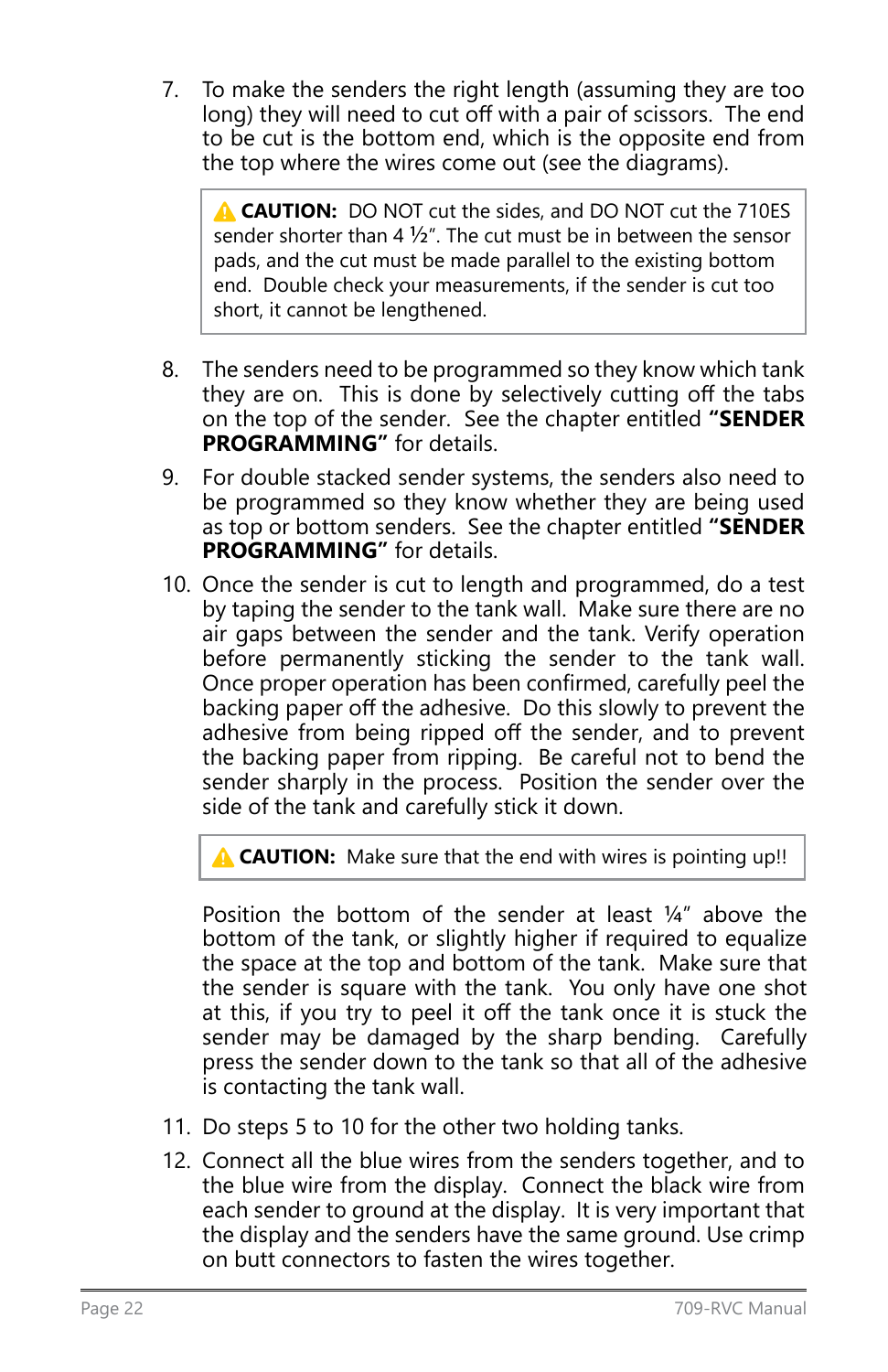**A CAUTION:** Make sure that the wires from the sender are routed to the RIGHT side of the sender, away from the sender. NEVER route the wires to the left of the sender. If they drape over the sender they could affect the reading.

- 13. Secure the wires with tie wraps or something similar so that the wires do not rattle or press against the sender, this may result in sender damage or wires breaking over time. Refer to the enclosed wiring diagrams.
- 14. Connect the green wire from the display to the LPG tank sender. Make sure that the sender ground connection is connected back to the display ground or the breaker panel ground.
- 15. All that remains now is calibration and testing. The tank senders will self calibrate to whatever length they are cut, so they will always read from 0% to 100%. The display needs to be set to a single or double sender system for each tank. See the chapter entitled **"DISPLAY CALIBRATION"** and the section **"To program the number of senders for each tank"** for details. Make sure you do it for each tank.
- 16. For the initial test, have the tank at least 1/4 full of water or sewage, and verify that the percent level reading looks correct (see the chapter entitled **"OPERATING INSTRUCTIONS"** and the section **"To read a water or sewer tank level"** for details). Check to see that the signal power is at least 20% (see the chapter entitled **"TROUBLESHOOTING GUIDE"** and the section **"To review the sender diagnostics"** for details). If the signal power is too low, make sure that the sender(s) is well stuck to the side of the tank and that the tank is reasonably clean inside, as a large buildup will reduce signal strength. The gauge will work with maximum signal strengths as low as 20%, but it is good to have at least 50% to 60% at installation so that there is some margin available for buildup in the tank. Note that the system "learns" about the characteristics of the tank with use, so the readings may be inaccurate when the tank is empty or almost empty when the system is first tested. Once the tank has been filled at least 1/4 full the system will be properly "taught" and should read correctly after that.
- 17. Calibrate the LPG by filling the tank and following the instructions in Chapter 4 entitled "**DISPLAY CALIBRATION**" and the section *"To calibrate the LPG sender"*.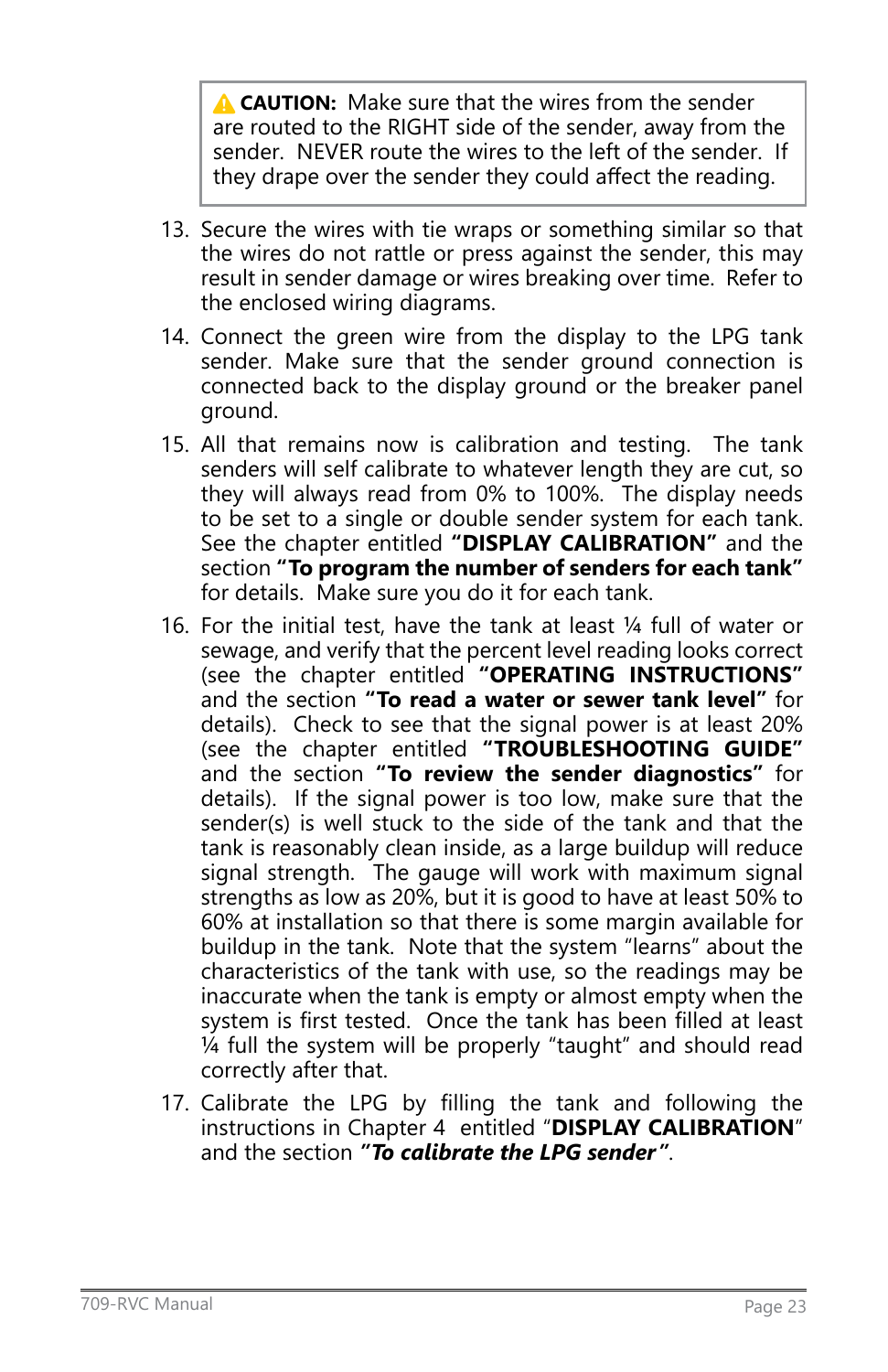18. If equipped, connect the pump switch as required.

**A WARNING:** The pump switch is rated for a maximum of 7.5 amps. The use of a relay is required if more than 7.5 amps is needed. A 7.5 amp (max) fuse must be installed in the series with the 12V power circuit to the switch!

- 19. Verify that the battery voltage reads correctly. If it appears low, make sure you have good wiring for the 12 volt power and the ground.
- 20. The common alarm output provides a connection to ground when the alarm is active. The maximum current that can be put through the alarm output is 100mA, be sure to use a relay if more current is required. Program and test the alarm output to ensure that it functions as desired.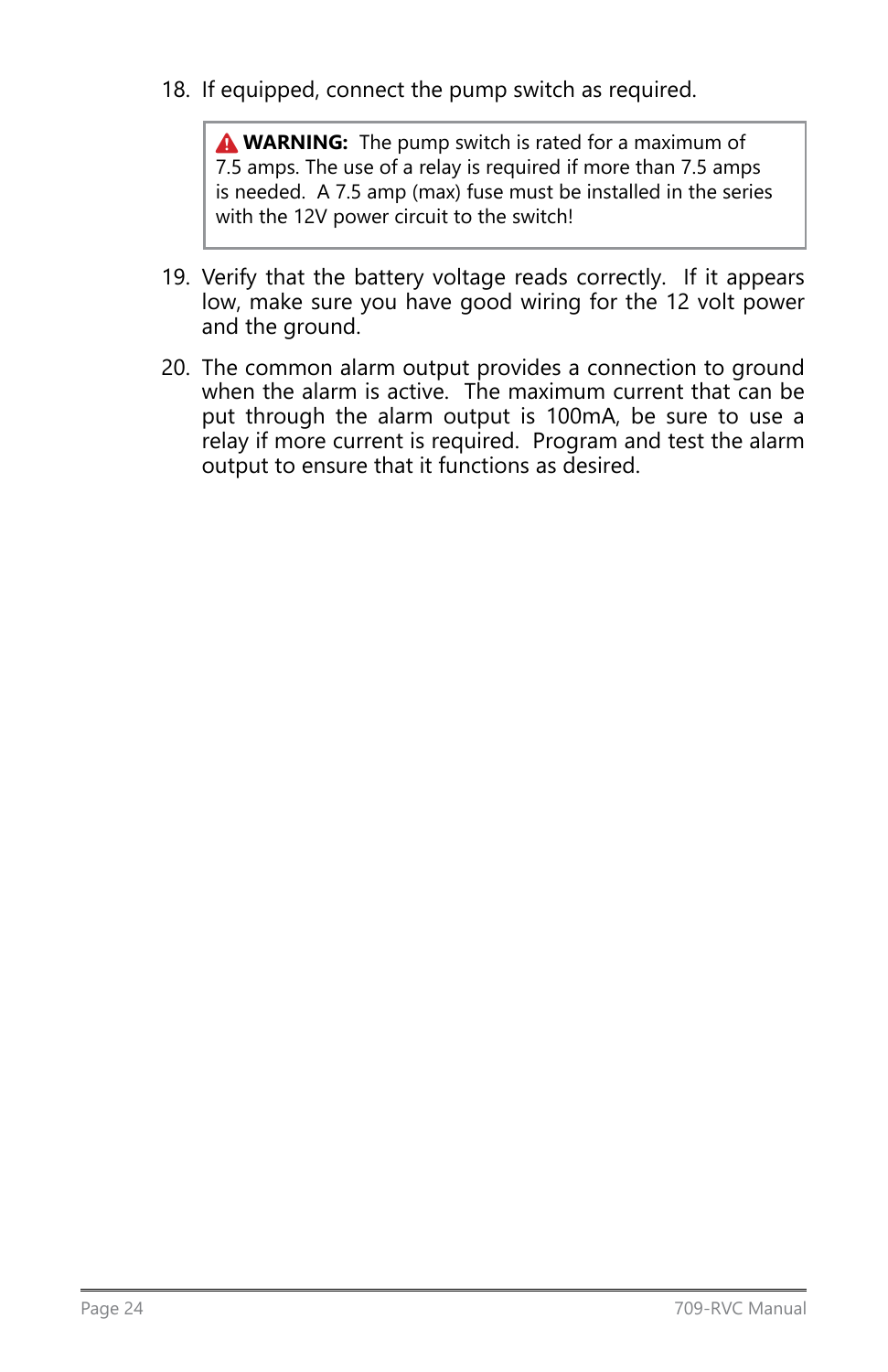

## **Typical Double Stacked 710ES or 710SS Sender Installation**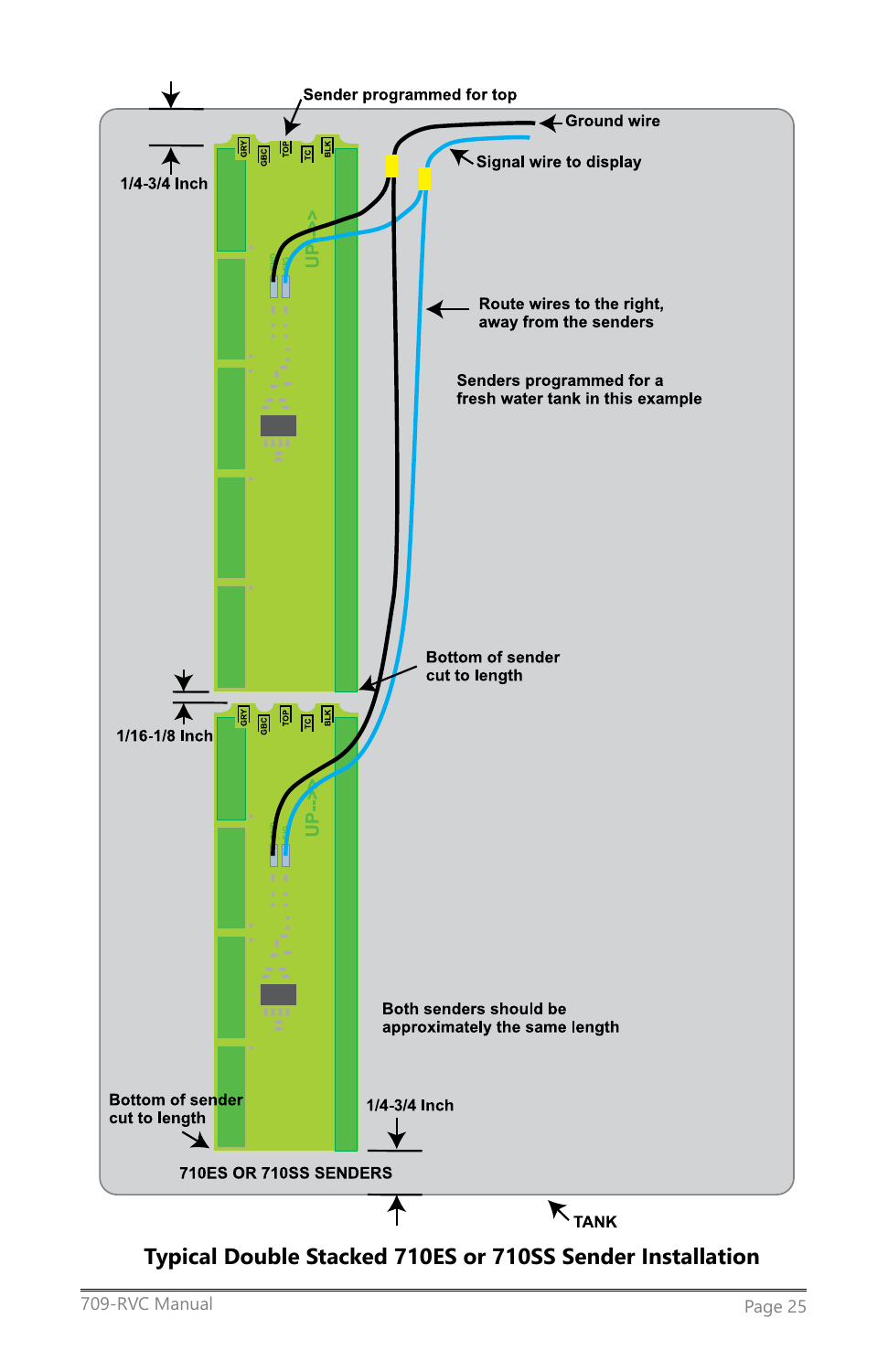## <span id="page-25-0"></span>**CHAPTER 7 - TROUBLESHOOTING GUIDE**

#### If a sender or its wiring is not operating properly, the following codes are shown on the display:

| <b>DISPLAY CODE</b>                                                                     | <b>POSSIBLE CAUSE</b>                                                                                                                                                                                                                                                                                                                                          | <b>SOLUTION</b>                                                                                                                              |
|-----------------------------------------------------------------------------------------|----------------------------------------------------------------------------------------------------------------------------------------------------------------------------------------------------------------------------------------------------------------------------------------------------------------------------------------------------------------|----------------------------------------------------------------------------------------------------------------------------------------------|
| Open circuit<br><b>LEVEL IN PERCENT</b>                                                 | 1. If a sender is unresponsive.<br>2. There is an open circuit in the wiring so the<br>sender is not connected.                                                                                                                                                                                                                                                | See "Wiring Diagnostics"<br>section.                                                                                                         |
| <b>Short circuit</b><br><b>LEVEL IN PERCENT</b>                                         | 1. A sender is shorted or there is a short in<br>the wiring.                                                                                                                                                                                                                                                                                                   | See "Wiring Diagnostics"<br>section.                                                                                                         |
| Error<br><b>LEVEL IN PERCENT</b>                                                        | 1. Senders have not been programmed<br>correctly.<br>2. The sender is sending bad data.<br>3. There is damaged wiring.<br>4. There is electrical interference.                                                                                                                                                                                                 | Check all the senders<br>to make sure they are<br>programmed correctly.<br>If they are, replace the<br>sender that is creating<br>the error. |
| <b>Stacked senders</b><br><b>I FVEL IN PERCENT</b>                                      | 1. The display has been programmed for<br>a single sender where double-stacked<br>senders have been connected. The display<br>has not been set to look for two senders                                                                                                                                                                                         | Change the senders or<br>reprogram the display as<br>reauired.                                                                               |
| No top sender<br><b>LEVEL IN PERCENT</b><br>No bottom sender<br><b>LEVEL IN PERCENT</b> | 1. The display has been programmed for<br>stacked senders and the top sender has<br>been connected.<br>2. The display has been programmed for<br>double-stacked senders and one of these<br>error codes are showing:<br>• ntP - only the bottom sender is working<br>and the top one is not.<br>nbo - only the top sender is working and<br>the bottom is not. | Correct the programming<br>on the sender.                                                                                                    |
| <b>Calibration failure</b><br><b>LEVEL IN PERCENT</b>                                   | The memory used to store programming for<br>battery voltage calibration value and tank<br>sender signal values has failed.                                                                                                                                                                                                                                     | Replace the display.                                                                                                                         |
| For LPG only<br><b>LEVEL IN PERCENT</b>                                                 | The only LPG diagnostic code is the open<br>circuit. If the wiring to the LPG sender is<br>shorted then the LPG will always show "O".                                                                                                                                                                                                                          |                                                                                                                                              |

**A NOTE:** There are no diagnostics for battery voltage.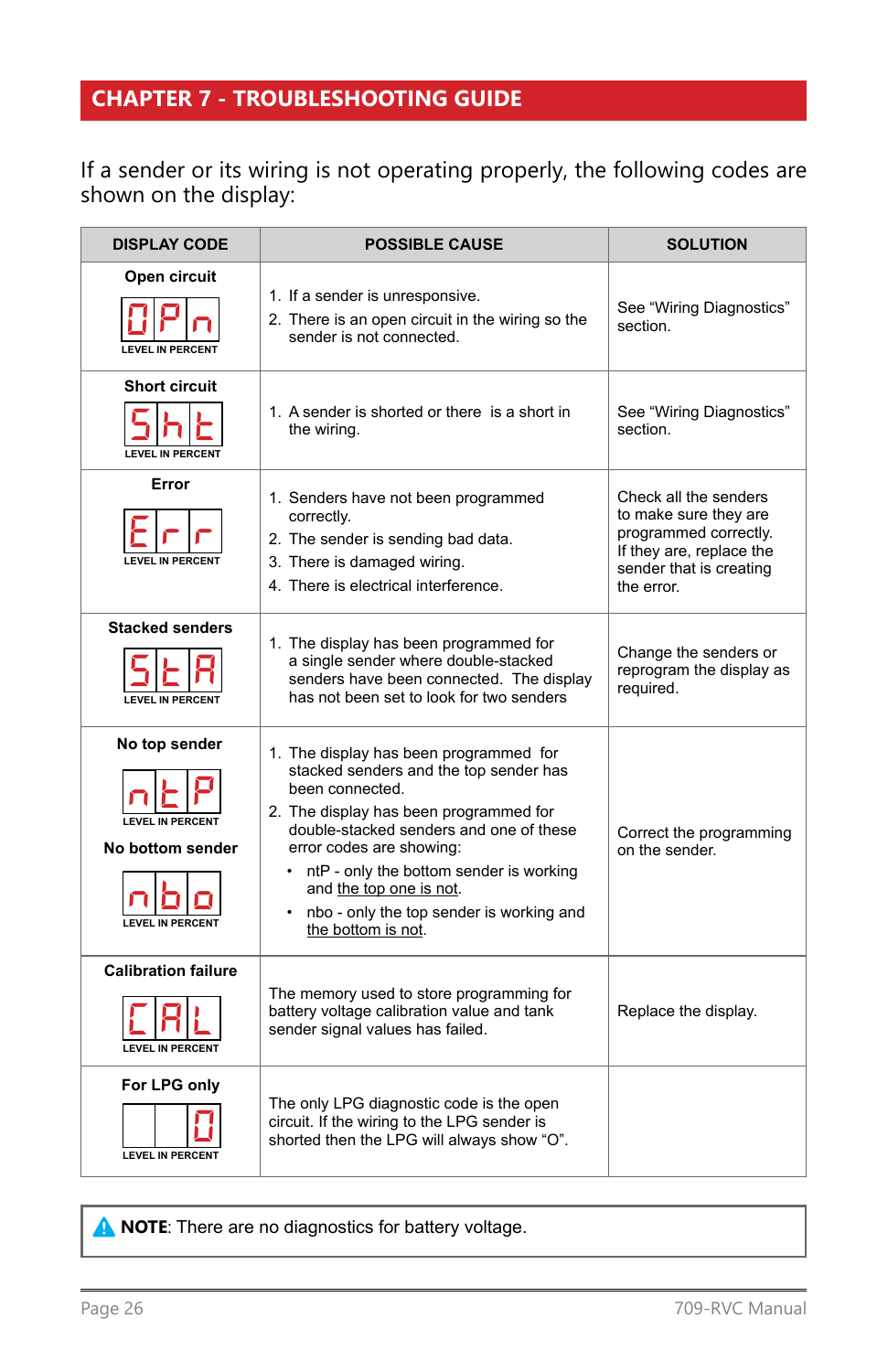#### *The diagnostics can be used to check the wiring and the senders:*

- 1. If a short circuit is showing, disconnect the senders one at a time at the sender location. If the short circuit indication goes away when a sender is removed, then that sender is bad. If all the senders are removed but a short circuit still shows, then the wiring may be shorted. Disconnect the sender wire at the display, the short indication should go away. If it doesn't, the display is bad.
- 2. If an open circuit for all the senders is showing, it is most likely a wiring open circuit or display failure, since it is unlikely that all three senders are bad. Try shorting the wiring together at the display, the display should indicate a short circuit. If it doesn't, the display is bad. If it does, then remove that connection and short the wires together at the sender locations. If no short circuit is shown, then the wiring is open. If the display does show a short circuit, then the senders must be bad.
- 3. If a single sender is showing an open, try shorting the wiring together right at that sender. If a short now shows, the sender is bad or not wired properly. If no short circuit shows on the display, the wiring to that sender is open.

## *To review the sender diagnostics:*

- 1. The sender diagnostics can be reviewed periodically to check for any degradation of the tank senders. If a sender appears to be malfunctioning, reviewing the diagnostics should be the first step in the troubleshooting process.
- 2. There are two diagnostics for the senders: the signal power, and the sender height.

**The signal power is an indication of how much signal is being transmitted through the tank wall and picked up by the receive part of the sender. If the signal power is too low, it can indicate a sender which is detached from the tank, excessive buildup on the inside of the tank, bad wiring to the sender, low battery voltage, or a defective sender. Typical signal power should be 50% to 60%. The minimum signal power for proper operation is 20%.**

**The sender height is the number of receive segments present in the sender. To determine the length of the sender, multiply the calibration by 2.0 (SS sender) or 1.5 (ES sender) or 1.0 (JS sender) to get the length in inches. The senders always auto calibrate to the length that they are cut, so this diagnostic allows the user to confirm the length and to make sure that the auto calibration is working properly.**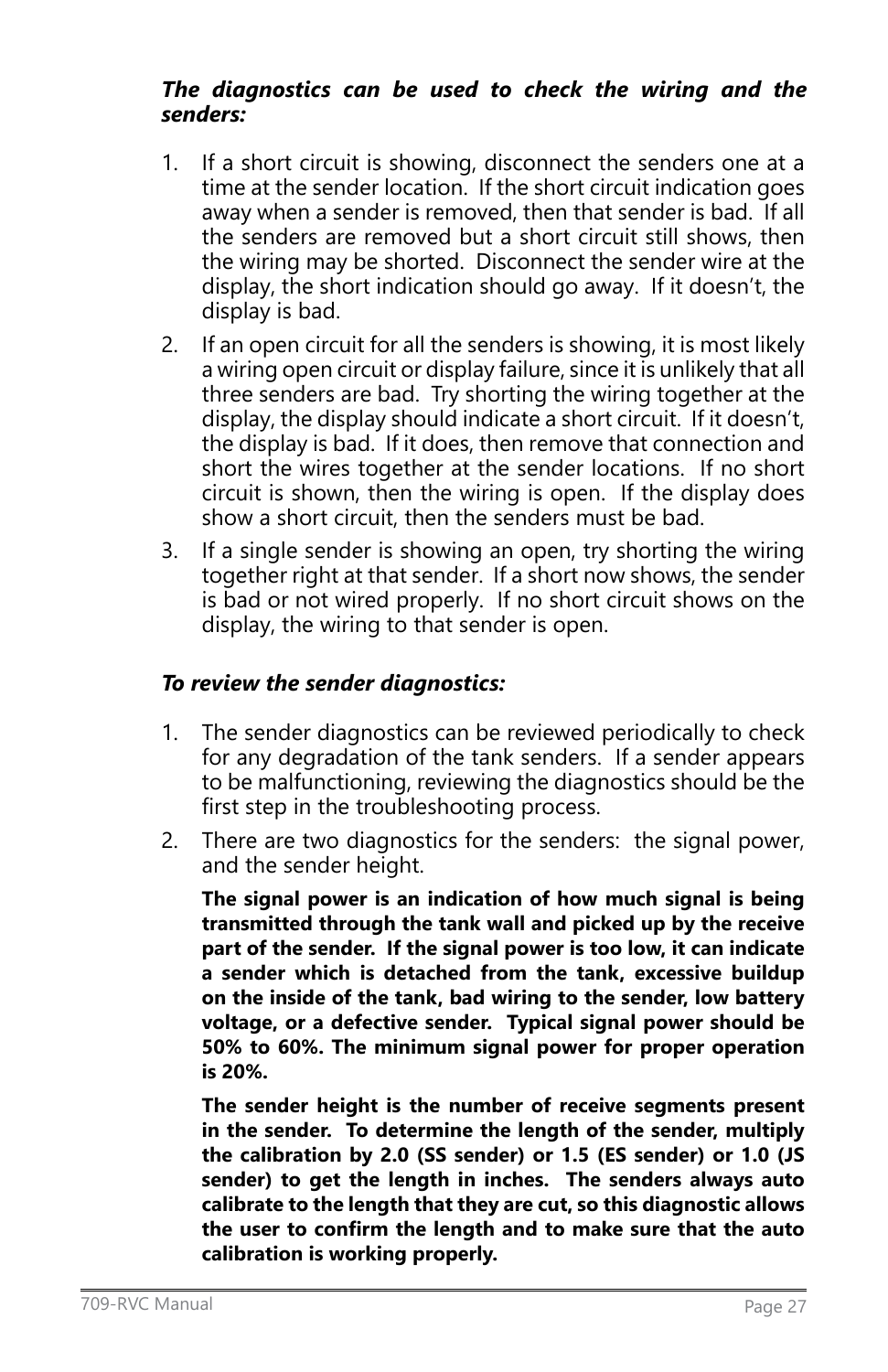- 3. To check the diagnostics, press and hold the button for the tank to be checked, the display will show the level for that tank.
- 4. While continuing to hold down the button for the tank, press the **BATT** button. When the display shows "**dIA**", release the buttons, the display will then change to showing the signal power diagnostic. This is indicated by a "**P**" showing on the left digit, for example "**P26**" indicates a 26% signal power.
- 5. The signal power will show for 5 seconds. The display will then change to showing the sender height. This is indicated by a small "**h**" showing on the left digit, for example "**h 6**" indicates that the sender has 6 receive segments, which is 6" high for a JS sender, 9" high for an ES sender, or 12" high for an SS sender.
- 6. After 5 seconds of showing the height, the display will shut off.

## *RV-C Diagnostics:*

Here is a list of the messages broadcast over the RV-C bus:

|   | Datum value below normal<br>range                   | DIS or OFF                         |
|---|-----------------------------------------------------|------------------------------------|
|   | Datum value erratic or<br>invalid                   | Err, bot, top, ntP, nbp,<br>or sin |
|   | Open circuit, or output<br>current below normal     | Opn                                |
| 6 | Grounded circuit, or output<br>current above normal | Sht                                |

**FMI (Failure Mode Identifier) Table**

## **TROUBLESHOOTING AND INSTALLATION TIPS**

## *What to do if the system freezes or is unresponsive:*

1. If the display is unresponsive, it may be "hung" due to a static discharge or electrical noise. Try rebooting it by shutting off the 12V power to it for a few seconds, then turning it back on.

## *What to do if operation becomes erratic or stops completely:*

1. Make sure all wiring connections are solid. Do not use spade connectors to join wiring as they will degrade over time. Use insulated crimp-on butt connectors or solder and insulate the wire connections.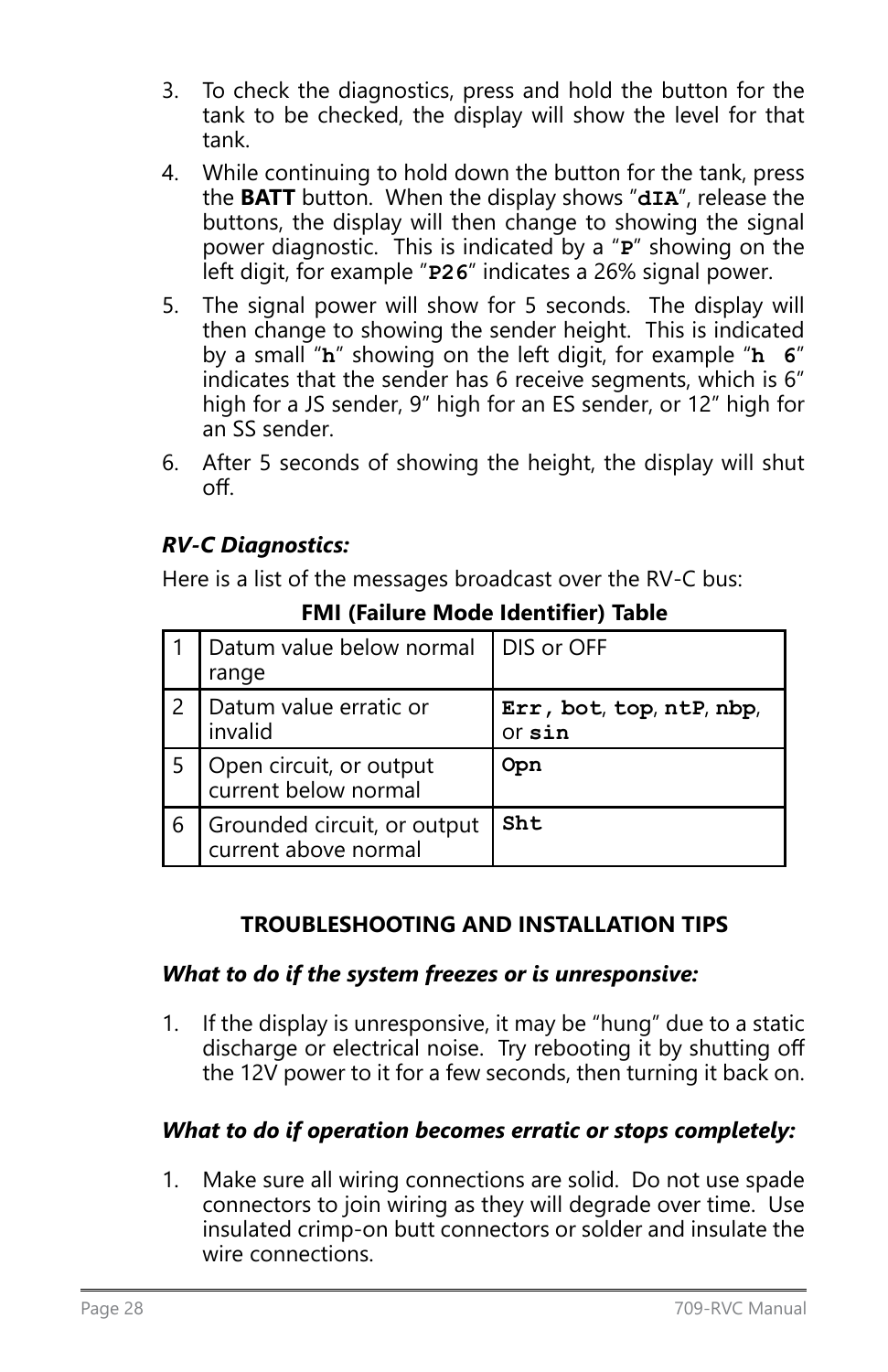## *What to do in dual console systems if the two displays do not read the same:*

1. For dual display console applications, if the consoles disagree the most likely reason is a bad console ground. Both console grounds, and the sender grounds, must be connected together with ground wiring. Do not depend on metal chassis components. See item 2 in the following section for further details.

## *What to do if readings jump or are inaccurate*

- 1. We have had a few instances where 120VAC interference has caused the readings to stall and create a gap; readings would skip from 50% to 70% and then begin to function again. The cause was wiring between consoles and senders being tied too close to entrance boxes for shore power or bundled with other high AC voltage lines or junction boxes.
- 2. Always ground the senders and the console to the same ground circuit. This is very important; RV's can have several ground circuits with resistance between them. We have had instances where two consoles are installed with a different ground for the service bay console and interior console. If you see different levels from each console on the same tank, then the ground circuit is not common. Connect both consoles to the same ground back to the breaker panel ground point.

#### *What to do if the system indicates a residual or non-zero water level even though the tank is drained completely:*

1. This can be due to a convex tank bottom or a sloped tank bottom. In the case of the convex bottom tank a ring of water may remain after draining. In the case of the sloped bottom (to the drain valve side) a very small amount of water left in the tank will result in a non-zero level indication. In both of these cases, temporary installation of the sender using duct tape or masking tape will allow the installer to check the tank level before committing to a final sender position. After cutting the sender to length and connecting the wires, be sure to tape down both sides of the sender to eliminate air gaps between the sender and tank surface which can cause low signal strength and unpredictable performance. The ends of the sender must be at least  $\frac{1}{4}$ " to  $\frac{1}{2}$ " away from the tank bottom and top to allow for wall thickness. The exterior bottom & top of the tank are not the same as the interior bottom & top; depending on the tank wall thickness the inside height is ½" to 1" shorter than the outside height.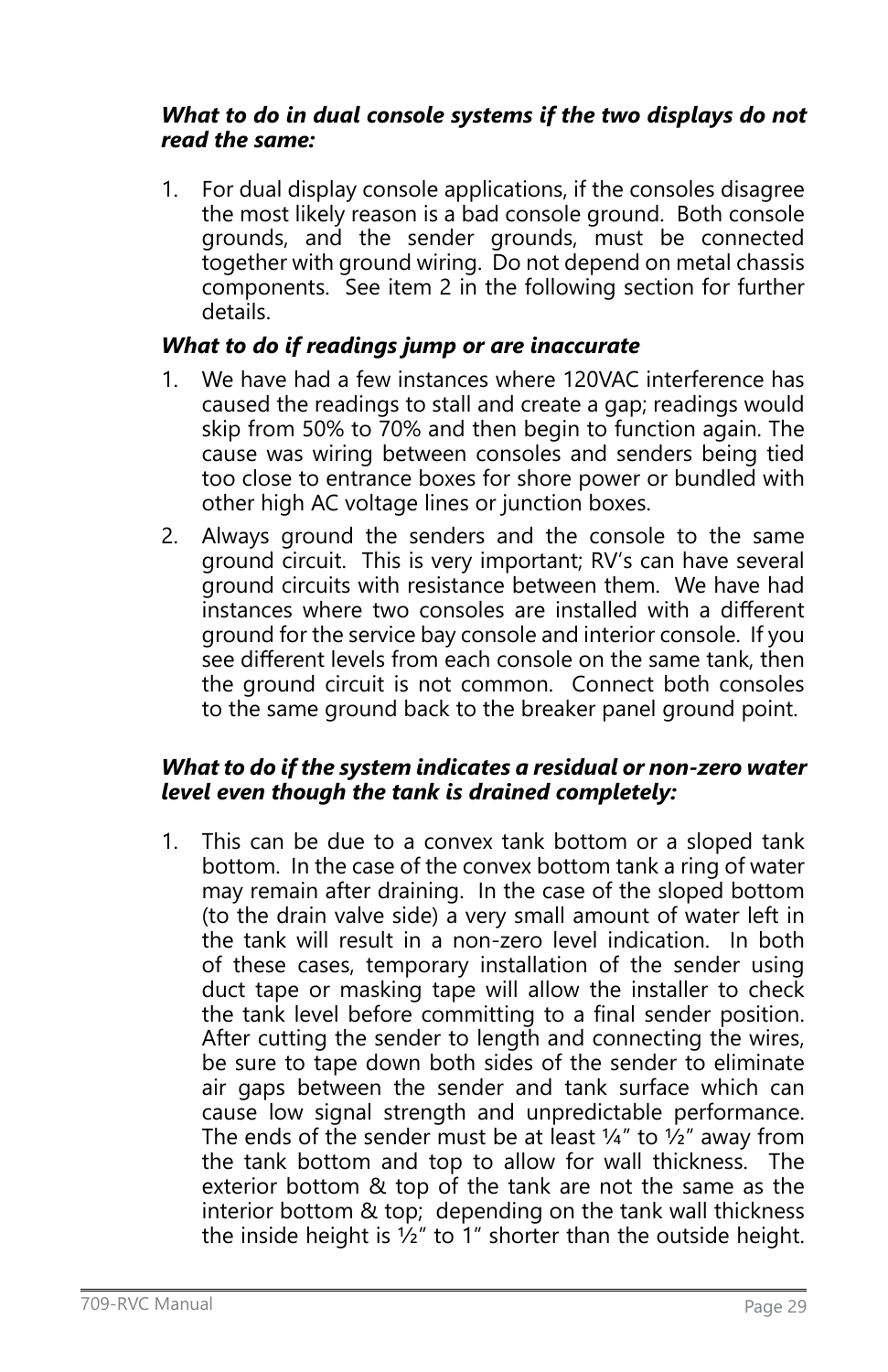Knowing the wall thickness of your tank will allow you to find the optimal sender position; placing the sender where it can "see" the water will ensure proper level calculation and sender operation.

- 2. The signal strength should be in the 50% range for best performance. If the signal strength is in the 20% range it is indicative of a high resistance in a connector, a bad ground, or improper bonding of the sender to the tank (a possible air gap on one or both sides of the sender).
- 3. With the console installed you can check the level on each tank, if you get an indicated level of 10% to 20% and you know this is too high, reposition the sensor board as follows:

**In the case of a convex tank bottom, usually found on large flat tanks, raising the sender is the best solution to accomplish a zero reading when the tank is empty. This may result in having to shorten the sender by an additional segment.**

**On sloped tanks, which are used to promote complete draining, one alternative is to measure the end of the tank opposite from the drain valve. It may be necessary to extend the wire harness to be able to measure on the optimal side. On the drain valve side, the best choice is to elevate the sender to avoid reading a puddle at the drain valve.**

- 4. The close proximity of metal to the sender can be misinterpreted as water, since they have similar electrical characteristics. Any metal such as steel, aluminum, copper, or brass can affect the sender reading if it is closer than about 2" from the face of the sender. If there are metal frame pieces, brackets, straps, pipes, ducts, etc. close to the sender you may have to move the sender away from them. Again, trial positioning using tape is necessary until the problem disappears. Flexible pieces of metal can be held away from the sender with rubber wedged between the sender and the metal. If the metal is off to the side of the sender, or just butting to the edge then it is usually not a problem, particularly on the right hand side of the sender.
- 5. Make sure that metal doors or covers are far enough away from the sender as well, once everything is closed up the positioning may change. The symptoms of exposure to large metal components are usually a non-zero reading when the tank is empty, or the level appearing to jump suddenly as the tank is drained or filled.
- 6. On fresh tanks there is sometimes a potential to not be able to use all the water in the tank, we suggest you elevate the fresh sender 1" off the tank bottom and position the top of the sender to allow for vent position (if the vent is on the side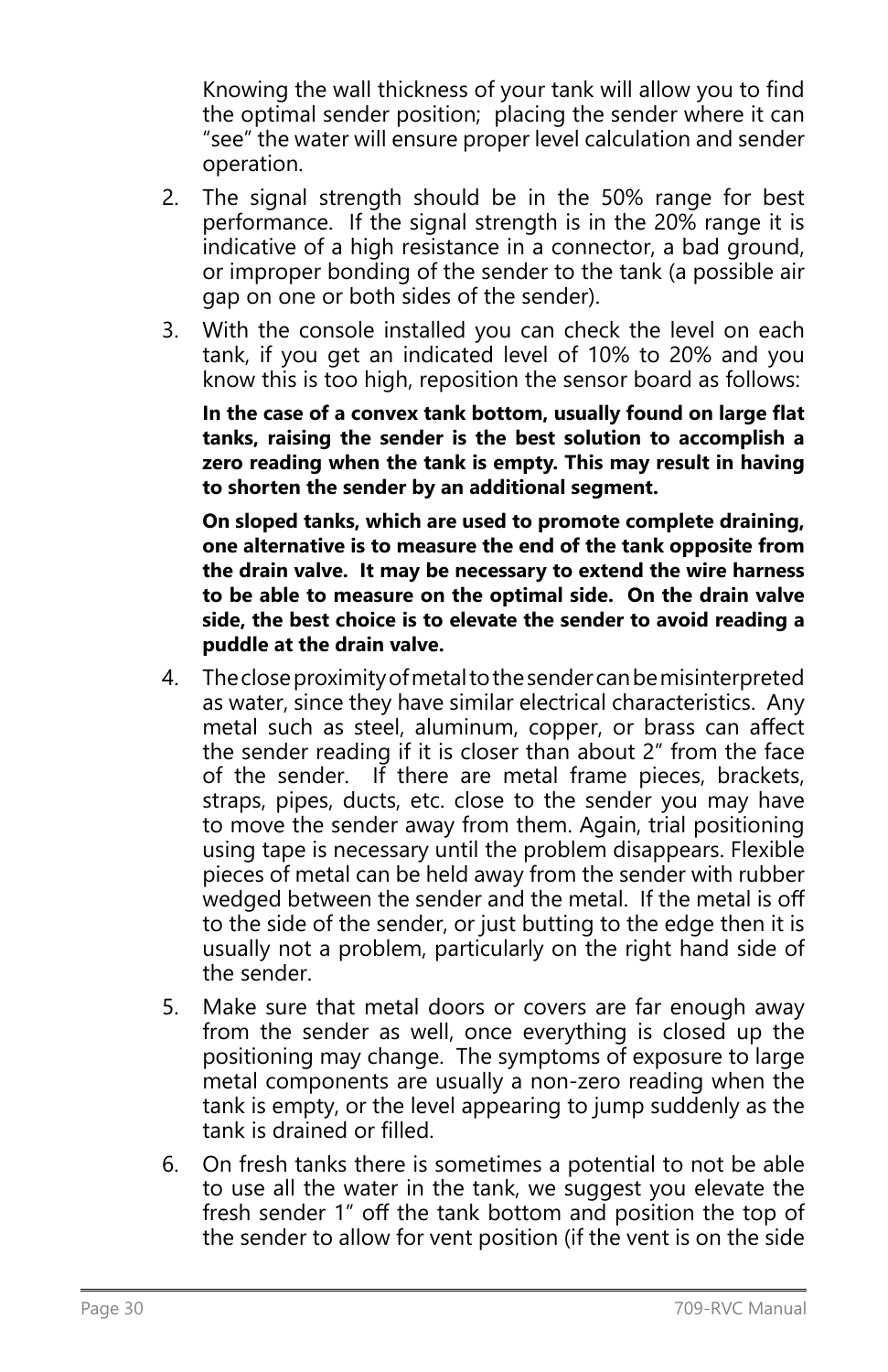of the tank). This way you should see '0' before the pump starts to suck air. Some tanks have a sump style draw system, in this case there is no concern with unusable water, just allow for the wall thickness when positioning the sender board (usually ½" to 1" margin from the outer shell). If the sender is positioned above the vent then the maximum reading may be less than 100%.

7. There may be a buildup on the inside walls of black and grey tanks. We get calls occasionally about older coaches that have not been in service for a few years in which the black tank will now indicate a level even though it is empty. The likely cause is that the tank has a significant build-up, probably exceeding  $\frac{1}{4}$ " to  $\frac{1}{2}$ " thick! Redex is not an acceptable chemical to promote clean tank walls; it is far too slow to get the breakdown action started. Use an RV type of liquid chemical, we suggest Tissue Digester, Sensor Cleaner, or the latest we have used called Happy Campers Holding Tank Extreme Cleaner available at www.happycampersworld.com. The next time you take a trip, leave with a high concentration of the chemical in the tank and approximately 30% full of fresh water. Hopefully you can drive for 2-3 days allowing the tank levels to rise through normal use. We recommend that you exceed the level that you see the system report when the tank is empty. After the sloshing and the soaking hopefully the build-up will be flushed away when the tank is drained and flushed. If you still have symptoms the treatment may required a few more times. The waste did not build up on the tank wall in one day, so it may not dissolve in one treatment! The build-up looks like water to the system since it holds a significant volume of water in the build-up area. It takes much more than a film or piece of tissue to cause the error.

#### *What to do if the system reads a zero water level at all times, or does not reach 100%:*

- 1. This may be due to excessive tank wall thickness. We have tested the sender on an actual tank with 3%" wall thickness to ensure proper operation. If you encounter an excessively thick tank wall the symptom will be a zero reading regardless of the actual tank level. The cross check would be to test the sender on another tank by taping it in place temporarily, if it now works the tank wall thickness is well over  $\frac{3}{8}$ ". You can also use a 1 gallon jug or a 5 gallon pail as a test tank to crosscheck operation of the sender.
- 2. A symptom we have seen is the sender will not indicate 100% when the tank is full. If the sender is positioned too high on the tank, then water cannot reach high enough on the sender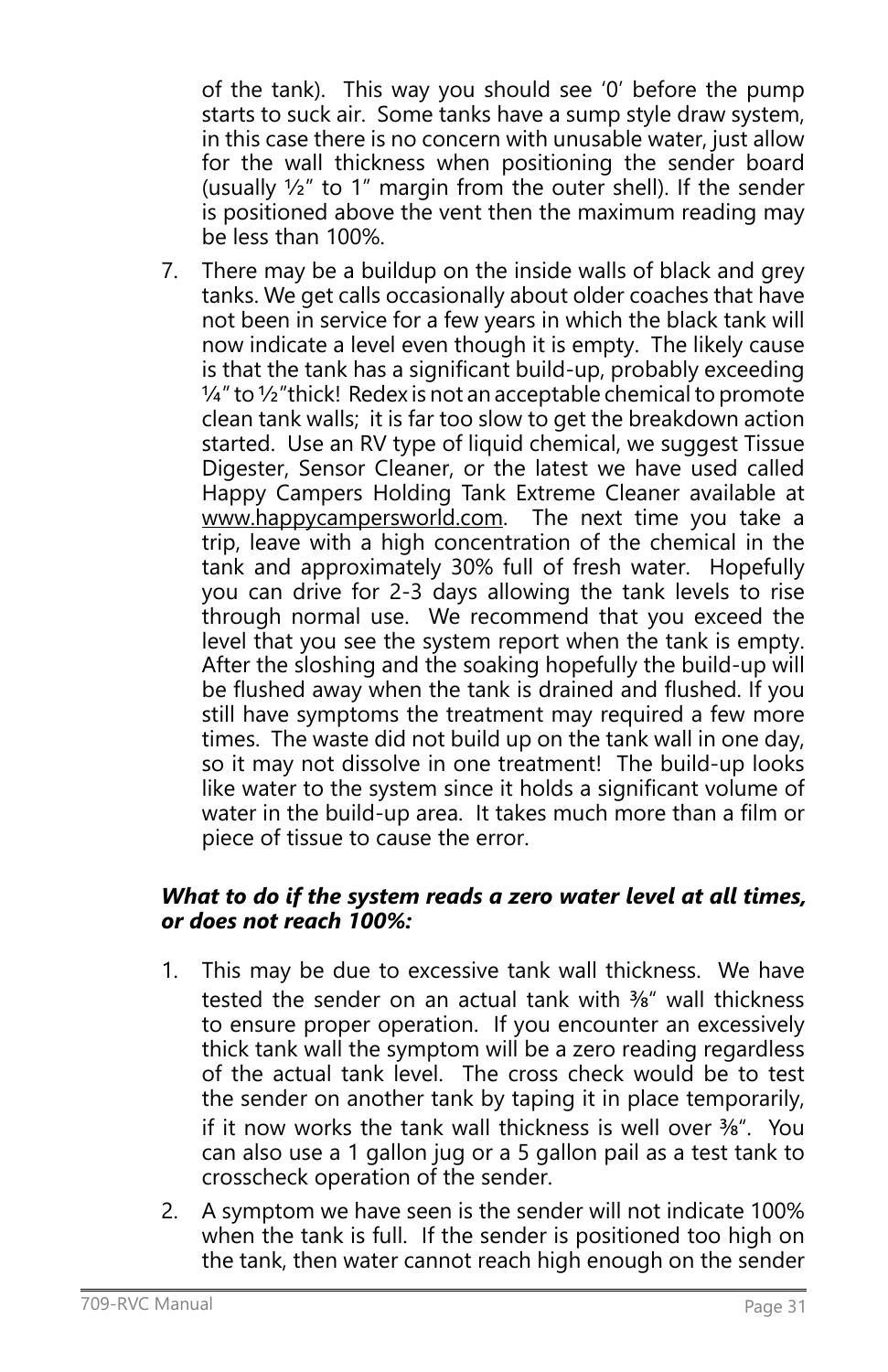for it to read 100%. The top of the sender must be at least  $\frac{1}{4}$ " to  $\frac{1}{2}$ " away from the top of the tank to allow for wall thickness.

3. Another possibility is a tank wall thickness issue that may occur at the corners or edges of the tank. This has not been a common issue, and the only correction you can make is to move the board slightly lower, away from the thick area.

## *What to do if sender delamination occurs:*

- 1. We have had reports of the senders literally falling off the tanks or showing serious delamination. This is likely caused by a lack of tank surface preparation. Surface prep is very simple, wipe the area to be adhered to with products like Pro Bond, alcohol, or acetone. Do not use thinners because they leave residues which attack the adhesive. Ambient temperatures of less than 60°F or 15°C prevent the bonding agents in the adhesive from working properly; use a heat gun to warm the tank surface if necessary. Also be sure the surface is dry, again a heat gun is the best way to dry the bonding area. Finally, the surface of the tank must be smooth. The adhesive works much better on smooth surfaces, if necessary use an orbital sander with fine grit paper (220 grit) to quickly accomplish the desired smoothness.
- 2. Another possibility is the wiring harness pulling on the sender. Make sure the wiring to the tank sender is well supported so that it does not put a load on the sender. Be sure to support all connecting harnesses; do not let the board support the harness, this will in time cause delamination of the board from the tank. One simple way to do this is to use Gorilla tape across the top of the sender at a 90 degree angle to the sender orientation, with the wiring held in place by the tape. The wires from the sender must be routed straight up or to the right for reliable operation.

## *How to protect the sender from road spray and debris:*

- 1. On installations where the holding tank is exposed to under chassis road spray and flying rocks etc. we recommend the use of an auto body undercoat, which is easily purchased in auto parts stores. This tar based material clings well to the senders and protects from water and debris.
- 2. One material in particular is 3M Professional Grade Rubberized Undercoating, product code 03584. Another product that works well is a Dominion Sure Seal rubberized undercoating such as Gravel Guard Rocker Guard Coating.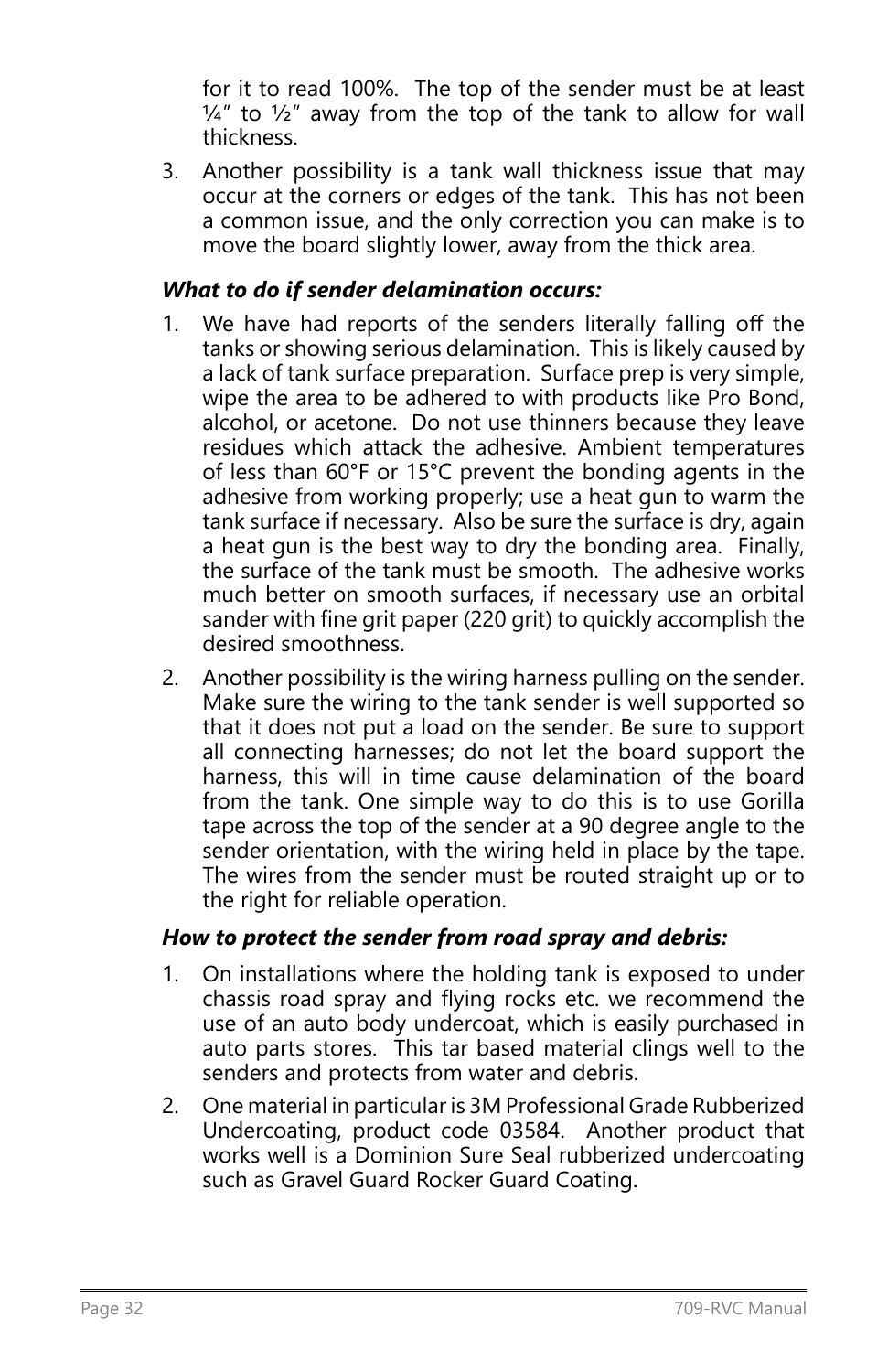3. After the system is completed and tested apply the undercoat over the complete board using two coats. Do not use lacquer, enamel paint, or plastic paint for auto bumpers as these contain chemicals that will dissolve the conformal coating on the board and cause malfunctions.

## *How to avoid damaging the display when mounting:*

- 1. If mounting the display in a metal panel or wall there is a risk of permanent damage due to a jagged opening or too small of an opening. The metal panel can short circuit the display rendering it inoperable and requiring the installer to replace it. Ensure that the edges of the cutout are smooth and that no material is bent outward where it can dig into the display. Make sure that the cutout is large enough so that the display can be easily inserted without having to angle it. There is a  $\frac{1}{2}$ " border all around the display to cover the edge of the hole, so if the hole is a bit larger than the minimum requirement it will still be covered by the display.
- 2. When fastening the display to the panel, make sure that it is centered in the hole and not resting on one edge.
- 3. Non-conductive mounting spacers are available to help prevent damaging the display. Contact Garnet for further details.

## *How to avoid damaging the display or pump switch due to excessive current:*

- 1. Please be aware that the water pump switch circuit has a limitation on current draw of 7.5 amps, some large pumps can draw over 10 amps. These high drain pumps must use a relay or the display console printed circuit will overheat and damage the display permanently.
- 2. If the 12V supply line from the electrical panel does not have a 7.5 amp fuse rating, please be sure to install the supplied fuse holder with a 7.5 amp automotive style fuse inline on the +12V red wire.

**A WARNING:** All power circuits must be fused. If a fuse is not provided with the system then it is the installer's responsibility to install a fuse with a maximum rating of 7.5 amps. A relay is required if more than 7.5 amps is needed for the pump.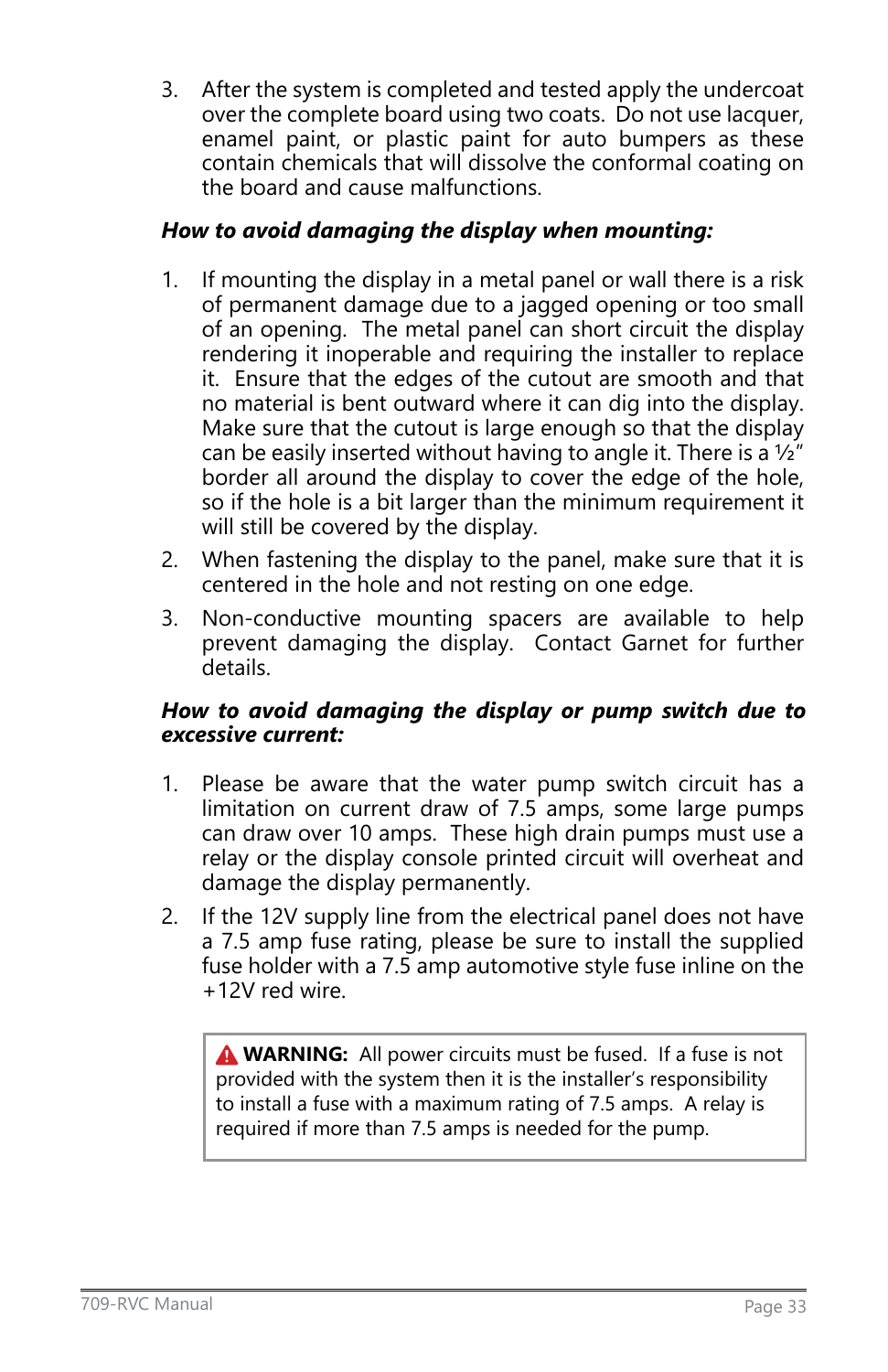## <span id="page-33-0"></span>**CHAPTER 8 - SPECIFICATIONS**

| <b>Resolution</b>           | JS sender: 1/4" (6 mm)<br>ES sender: 3/8" (10 mm)<br>SS sender: 1/2" (13 mm)                                                                                                                                                                                                                                                                      |
|-----------------------------|---------------------------------------------------------------------------------------------------------------------------------------------------------------------------------------------------------------------------------------------------------------------------------------------------------------------------------------------------|
| Accuracy:                   | +/- 8% or better, limited by resolution and tank height<br>and shape.                                                                                                                                                                                                                                                                             |
| Temperature range:          | +32 °F to +140 °F (0 °C to + 60 °C)                                                                                                                                                                                                                                                                                                               |
| Sender materials:           | Flexible thick glass epoxy circuit board with conformal<br>coating for circuit protection. Laminated on the back<br>with 3M 300LSE Bonding Adhesive.                                                                                                                                                                                              |
| Sender length range:        | JS sender: 4" to 6", which will measure tank heights<br>from $4\frac{1}{3}$ to $7$ ".<br>ES sender: 4 1/2" to 12", which will measure tank<br>heights from 5" to 13" (single sender) and up to 25"<br>(dual senders).<br>SS sender: 6" to 16", which will measure tank heights<br>from 7" to 17" (single sender) and up to 33" (dual<br>senders). |
| Display mounting panel:     | Black panel, approximately 4" wide by 2.8" high by 1"<br>thick (102mm wide X 71mm high X 25mm thick).<br>Panel screws to wall.                                                                                                                                                                                                                    |
| System power requirements:  | Display requires 12 volts from the RV battery, the<br>system will function from 11 volts to 16 volts. Current<br>drain is less than 200mA.                                                                                                                                                                                                        |
| Wiring:                     | A single two wire conductor required from the display<br>to the senders. All the senders are wired in parallel.<br>12 V power and ground required for display. A<br>separate two wire conductor required from the display<br>to the LPG sender.                                                                                                   |
| LPG:                        | Display will work with an LPG sender with a maximum<br>resistance of 50 ohms to 500 ohms. Display shows<br>increasing level as resistance increases. System<br>must be calibrated with the LPG tank full.                                                                                                                                         |
| Pump switch:                | n/a                                                                                                                                                                                                                                                                                                                                               |
| <b>Common Alarm Output:</b> | Maximum voltage: 16 volts DC<br>Maximum current: 100 mA DC<br>Polarity: The output makes a connection to ground<br>when the alarm is on.                                                                                                                                                                                                          |